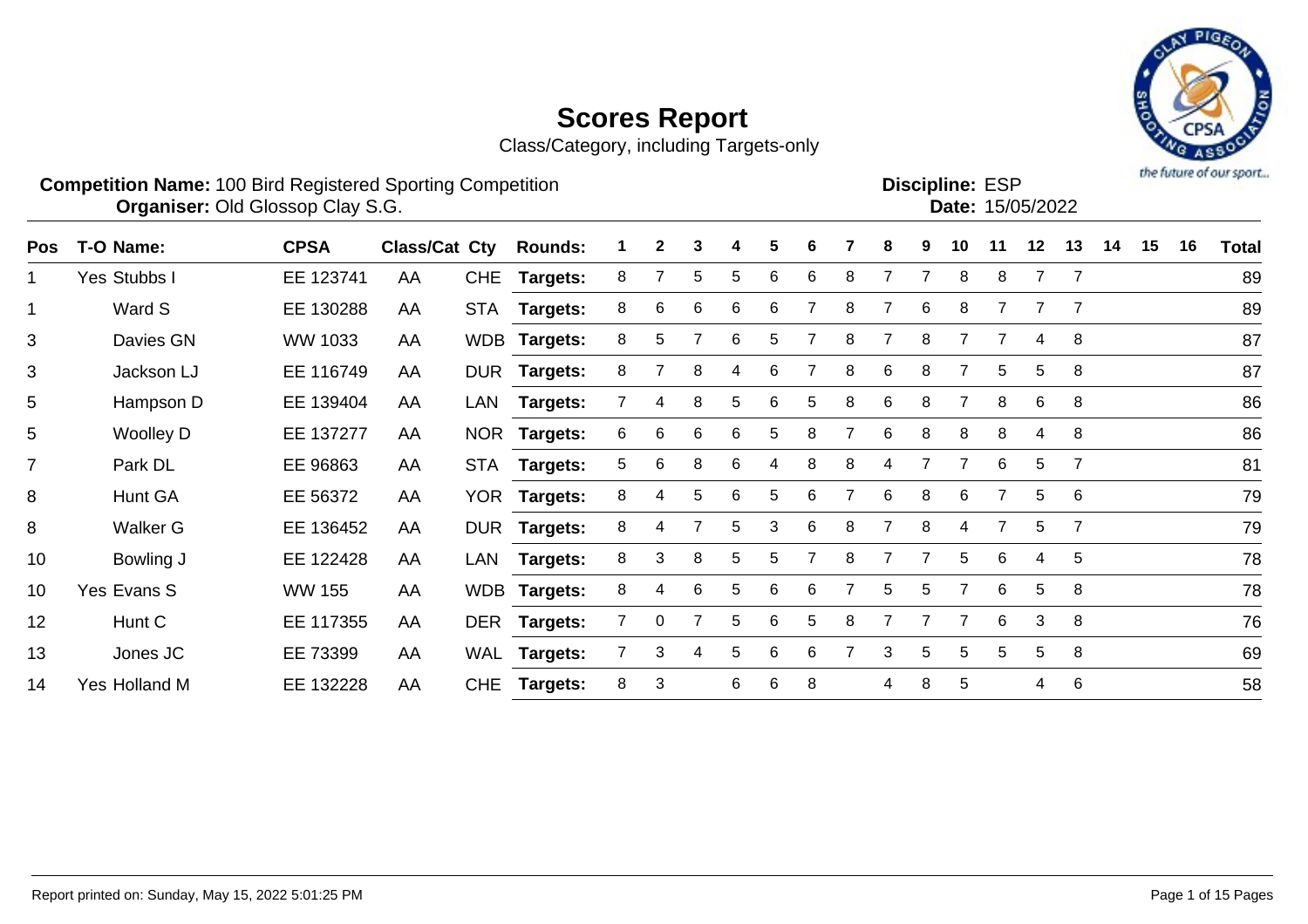Class/Category, including Targets-only



#### **Competition Name:** 100 Bird Registered Sporting Competition **EXP EXP Competition EXP Organiser:** Old Glossop Clay S.G. 15/05/2022

| <b>Discipline: ESP</b> |                  |
|------------------------|------------------|
|                        | Date: 15/05/2022 |
|                        |                  |

| <b>Pos</b>     | T-O Name:           | <b>CPSA</b>    | <b>Class/Cat Cty</b> |            | <b>Rounds:</b>  |                | 2     | 3              |   | 5           | 6              |   | 8              |                | 10             | 11             | 12             | 13              | 14 | 15 | 16 | <b>Total</b> |
|----------------|---------------------|----------------|----------------------|------------|-----------------|----------------|-------|----------------|---|-------------|----------------|---|----------------|----------------|----------------|----------------|----------------|-----------------|----|----|----|--------------|
| 1              | Davies G            | EE 140600      | A                    | <b>DER</b> | Targets:        | 6              | 5     | 8              | 6 | 6           | 7              |   | 8              | $\overline{7}$ | 8              | $\overline{7}$ | 5              | 6               |    |    |    | 86           |
| $\overline{2}$ | Yes Horsfield DW    | EE 92834       | A                    | LAN        | Targets:        | $\overline{7}$ | 4     | 7              | 6 | 6           | 8              | 8 | 7              | 8              | 5              | 8              | 3              | 8               |    |    |    | 85           |
| 3              | Archer T            | EE 142086      | A                    | <b>STA</b> | Targets:        | 8              | 4     |                | 5 | 5           | 6              | 6 | 7              | 8              | 7              | 7              | 5              | 8               |    |    |    | 83           |
| 4              | Heron A             | EE 127810      | A                    | <b>LAN</b> | Targets:        | 8              | 5     |                | 6 | 5           |                |   | 7              | 6              | 6              | 6              | 3              | 8               |    |    |    | 81           |
| 5              | Davies JM           | <b>WW 2867</b> | A                    |            | WDB Targets:    | 8              | 5     | 8              | 5 | $\,$ 5 $\,$ | 6              | 6 | $\overline{7}$ | $\overline{7}$ | $\sqrt{5}$     | 5              | $\sqrt{5}$     | $\overline{7}$  |    |    |    | 79           |
| 5              | Roe J               | EE 125519      | $\mathsf{A}$         | <b>DER</b> | <b>Targets:</b> | $\overline{7}$ | $\,6$ | $\overline{7}$ | 3 | $\sqrt{5}$  | 8              | 8 | 5              | 6              | 4              | 6              | $\overline{7}$ | $\overline{7}$  |    |    |    | 79           |
| 5              | Snape DM            | EE 42934       | A                    | <b>LAN</b> | <b>Targets:</b> | 8              | 4     | 6              | 6 | 6           |                | 8 | 5              | 8              | 5              | 5              | 5              | 6               |    |    |    | 79           |
| 8              | Collinson G         | EE 139015      | A                    | <b>LAN</b> | <b>Targets:</b> | 6              | 4     | $\overline{7}$ | 6 | 5           | 5              |   | 5              | 6              | $\overline{7}$ | $\overline{7}$ | 5              | 8               |    |    |    | 78           |
| 8              | Yes Gott JR         | EE 114054      | A                    |            | YOR Targets:    | $\mathbf{7}$   | 4     | 7              | 5 | 5           | $\overline{7}$ | 8 | 8              | 5              | 6              | 6              | 3              | $\overline{7}$  |    |    |    | 78           |
| 10             | Yes Birkett-Evans J | <b>WW 369</b>  | A                    | <b>WDB</b> | <b>Targets:</b> | 5              | 5     |                | 5 | 5           |                | 8 | $\overline{7}$ | 6              | $\overline{7}$ | 5              | 4              | $6\phantom{1}6$ |    |    |    | 77           |
| 10             | Yes Griffith MP     | EE 135017      | A                    | <b>YOR</b> | Targets:        | $\overline{7}$ | 5     | 6              | 6 | 4           | 6              | 7 | 3              | 6              | 8              | $\overline{7}$ | 6              | $6\phantom{1}6$ |    |    |    | 77           |
| 10             | Sutton D            | EE 138882      | A                    | <b>CHE</b> | Targets:        | 6              |       |                | 3 | 6           | 6              | 8 | 6              |                | 7              | $\overline{7}$ | 3              | 4               |    |    |    | 77           |
| 13             | Bevan G             | EE 73476       | A                    | <b>DER</b> | <b>Targets:</b> | 8              | 5     | 4              | 3 | 6           | 6              | 8 | 6              | $\overline{7}$ | $\overline{7}$ | 5              | $\mathbf{3}$   | 8               |    |    |    | 76           |
| 13             | Danby D             | EE 120823      | A                    | <b>YOR</b> | <b>Targets:</b> | 5              | 6     | 5              | 4 | 6           | 6              | 8 | 8              | 4              | 6              | $\overline{7}$ | 4              | $\overline{7}$  |    |    |    | 76           |
| 15             | Pennington W        | EE 31259       | A                    | <b>LAN</b> | Targets:        | 6              | 6     | 6              | 4 | 6           | 5              | 5 | 7              | 7              | $\overline{7}$ | 6              | 4              | 6               |    |    |    | 75           |
| 15             | Yes Roe A           | EE 55114       | A                    | <b>DER</b> | <b>Targets:</b> | 8              | 4     | 7              | 6 | 3           | 4              | 7 | 4              | 8              | 7              | 5              | 6              | 6               |    |    |    | 75           |
| 17             | <b>Barnes AC</b>    | EE 119611      | A                    | <b>DER</b> | <b>Targets:</b> | $7^{\circ}$    | 6     | 7              | 4 | 3           | 7              | 5 | $\overline{c}$ | 8              | 8              | 4              | 6              | $\overline{7}$  |    |    |    | 74           |
| 17             | <b>Bates A</b>      | EE 106925      | A                    | <b>DER</b> | <b>Targets:</b> | 8              | 4     | 5              | 5 |             |                |   | 8              | 6              | $\overline{7}$ | 5              | 3              | 8               |    |    |    | 74           |
| 19             | Lomas RA            | EE 24242       | A                    | <b>DER</b> | Targets:        | 8              | 2     | 3              | 6 | 4           | 6              | 8 | 5              | 6              | 5              | 7              |                | 6               |    |    |    | 73           |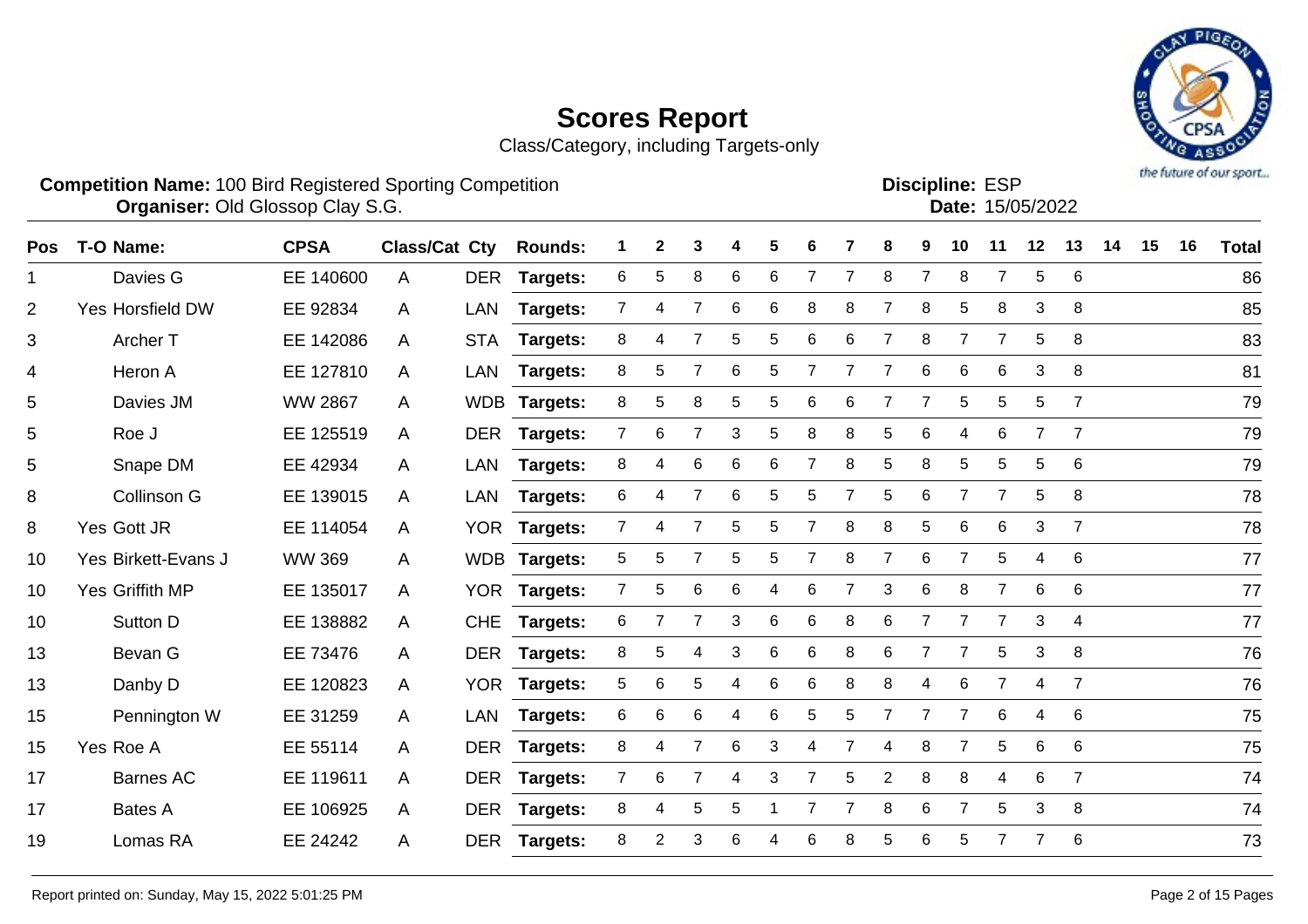

|     | <b>Competition Name: 100 Bird Registered Sporting Competition</b><br>Organiser: Old Glossop Clay S.G. |             |               |            |                 |   |              |   |   |    |    |   |    |   | <b>Discipline: ESP</b> |    | Date: 15/05/2022 |    |    |    |    | the future of our sport |
|-----|-------------------------------------------------------------------------------------------------------|-------------|---------------|------------|-----------------|---|--------------|---|---|----|----|---|----|---|------------------------|----|------------------|----|----|----|----|-------------------------|
| Pos | T-O Name:                                                                                             | <b>CPSA</b> | Class/Cat Cty |            | <b>Rounds:</b>  |   | $\mathbf{2}$ | 3 |   | 5. |    |   | 8  | 9 | 10                     | 11 | $12 \,$          | 13 | 14 | 15 | 16 | <b>Total</b>            |
| 19  | Yes Perry JW                                                                                          | EE 106872   | $\mathsf{A}$  | YOR.       | <b>Targets:</b> |   | 5            |   | 3 | 6  | 6. |   |    | 3 |                        | 4  | 3                | -8 |    |    |    | 73                      |
| 21  | Harris D                                                                                              | EE 128303   | $\mathsf{A}$  | <b>YOR</b> | <b>Targets:</b> | 8 | 6            | 3 | 5 | 4  |    | 6 | 6. |   | 5                      | 8  | 6                | -6 |    |    |    | 72                      |
| 22  | <b>Bromfield G</b>                                                                                    | EE 132054   | $\mathsf{A}$  | <b>DER</b> | Targets:        |   | 3            | 6 | 4 | 5  | 6. |   | 5. | 6 | 4                      | -6 | 4                |    |    |    |    | 70                      |
| 23  | Hunt R                                                                                                | EE 104094   | $\mathsf{A}$  |            | DER Targets:    |   |              |   |   |    |    |   |    | 6 | 5.                     | 5. | 4                | 8  |    |    |    | 68                      |
| 23  | Smith JM                                                                                              | EE 138902   | $\mathsf{A}$  |            | MER Targets:    |   | 4            |   | 6 | 3  | 4  | 8 | 6  | 6 | 5                      | 3  |                  | 8  |    |    |    | 68                      |
| 25  | Read AJ                                                                                               | EE 64203    | A             |            | DER Targets:    | 6 |              | 3 | 3 | 5  | 5  |   |    | 8 | $\mathcal{P}$          |    | 6                | -6 |    |    |    | 60                      |
| 26  | Pennington R                                                                                          | EE 40289    | A             | LAN        | <b>Targets:</b> | 5 |              |   | 6 | 2  | 6  | 5 |    |   | 5                      | 4  | 3                |    |    |    |    | 57                      |
| 27  | Yes Jones G                                                                                           | EE 126866   | A             | <b>CHE</b> | <b>Targets:</b> | 8 | 4            |   | 6 | 4  | 5  |   |    | 8 | 2                      |    | $\overline{2}$   | 6  |    |    |    | 52                      |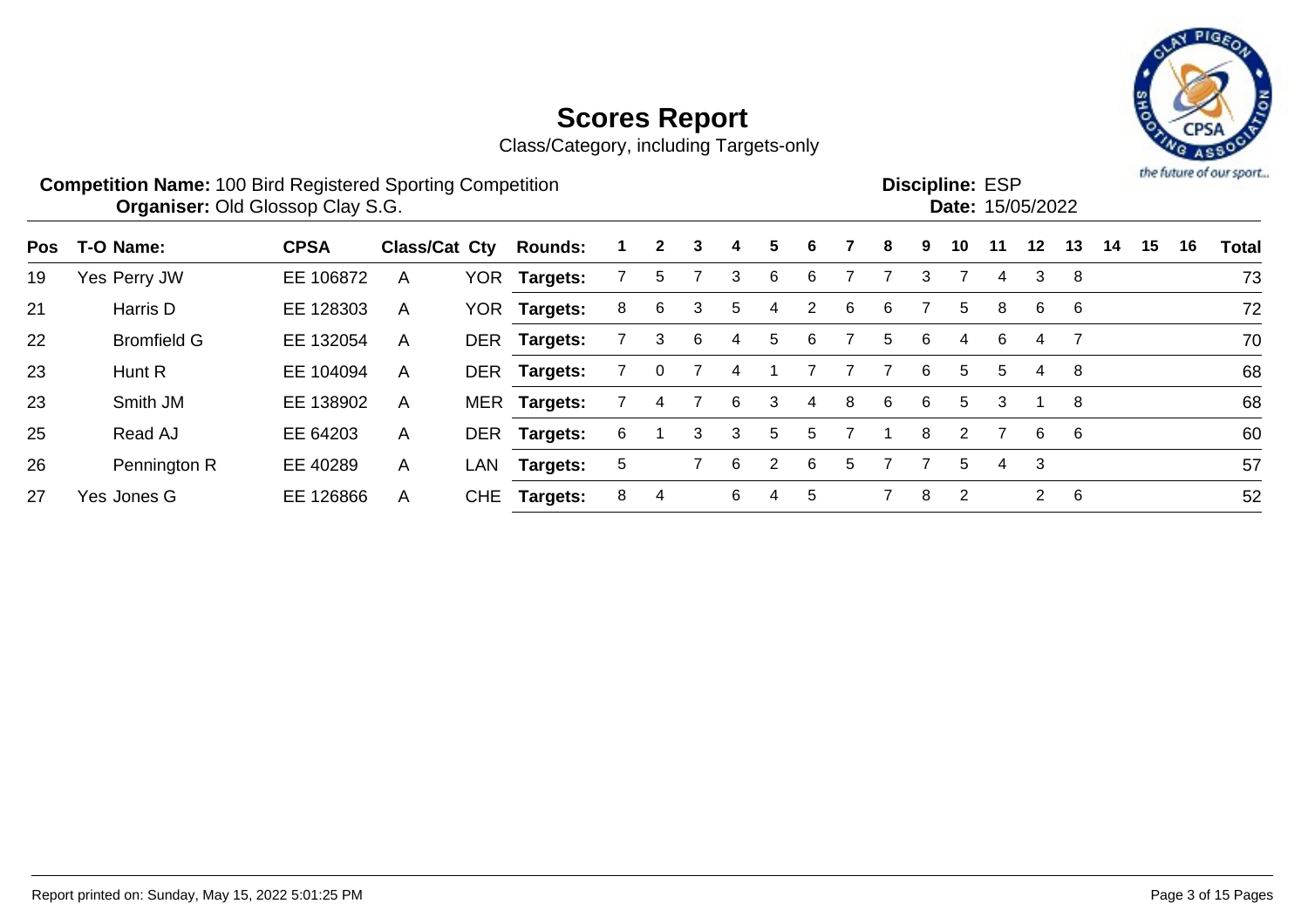Class/Category, including Targets-only



**Competition Name:** 100 Bird Registered Sporting Competition **EXP EXP Competition EXP Organiser:** Old Glossop Clay S.G. 15/05/2022

**Discipline:**

| ו∪∟ נטווועוטכ |                  |
|---------------|------------------|
|               | Date: 15/05/2022 |
|               |                  |

| $\overline{5}$<br>Fulford PN<br>5<br>5<br>8<br>5<br>5<br>8<br>$\overline{7}$<br>$\overline{7}$<br>8<br>6<br>$\overline{7}$<br>EE 144350<br>B<br>YOR Targets:<br>7<br>1<br>$\overline{2}$<br>5<br>6<br>5<br>8<br>8<br>7<br>8<br>5<br>5<br>Camp LSC<br>DER Targets:<br>$\overline{7}$<br>5<br>5<br>EE 133175<br>B<br>6<br>3<br>8<br>3<br>Frost P<br><b>YOR</b><br>8<br>5<br>6<br>8<br>8<br>6<br>$\overline{7}$<br>EE 133543<br>Targets:<br>4<br>В<br>4<br>3<br>$\,6$<br>8<br>8<br>4<br><b>Brown A</b><br>EE 140993<br><b>DER</b><br>5<br>5<br>5<br>5<br>8<br>$\overline{7}$<br>5<br>Targets:<br>B<br>6<br>5<br>3<br>3<br>8<br>8<br>$\overline{7}$<br>$\overline{7}$<br>6<br>8<br>6<br>8<br>Wisternoff V<br>EE 142446<br>DER Targets:<br>4<br>B<br>4<br>Platts DA<br>5<br>6<br>$6\phantom{1}6$<br>6<br>3<br>8<br>6<br>$\mathbf 5$<br>8<br>5<br>6<br>$\sqrt{5}$<br>8<br>6<br>EE 145193<br>DER Targets:<br>B<br>8<br>8<br>Wildig SW<br>$\overline{7}$<br>3<br>8<br>6<br>5<br>6<br>5<br>7<br>3<br>$\overline{7}$<br>6<br>EE 90934<br>YOR Targets:<br>B<br>4<br>8<br>Evans J<br>5<br>3<br>8<br>8<br>6<br>6<br>3<br>EE 132037<br>DER Targets:<br>5<br>$\overline{7}$<br>$\overline{7}$<br>B<br>4<br>6<br>8<br>$\,6$<br>6<br>8<br>$\mathbf 0$<br>5<br>6<br>7<br>$\overline{7}$<br>Wragg H<br>EE 124938<br>DER Targets:<br>$\overline{7}$<br>4<br>B<br>$\overline{7}$<br>5<br>6<br>5<br>6<br>6<br>6<br>8<br>5<br>8<br>5<br>Tavernor C<br>10<br>EE 143236<br><b>STA</b><br>Targets:<br>4<br>4<br>B<br>$\overline{7}$<br>6<br>8<br>Dale LJ<br>6<br>6<br>5<br>$\overline{7}$<br>11<br>EE 126669<br><b>STA</b><br>Targets:<br>5<br>5<br>4<br>4<br>B<br>4<br>Dale JK<br>8<br>2<br>5<br>8<br>5<br>8<br>5<br>8<br>12<br>EE 128989<br><b>STA</b><br><b>Targets:</b><br>4<br>5<br>4<br>B<br>4<br>5<br>6<br>6<br>Yes Gallagher J<br>8<br>8<br>7<br>7<br>EE 107984<br>B<br>LAN<br>Targets:<br>4<br>5<br>4<br>4<br>13<br>4<br>4<br>6<br>6<br>6<br>6<br>6<br>$\overline{2}$<br>$\,6$<br>5<br>5<br>6<br>$\overline{7}$<br>$\overline{7}$<br>Yes Hough S<br>4<br>EE 113044<br><b>CHE</b><br><b>Targets:</b><br>13<br>В<br>6<br>5<br>5<br>6<br>6<br>3<br>8<br>$\overline{2}$<br>6<br>6<br>8<br>15<br><b>Bradley A</b><br>EE 146446<br>$B^*$<br><b>CHE</b><br>6<br><b>Targets:</b><br>4<br>6<br>5<br>5<br>5<br>5<br>$\overline{7}$<br>5<br>6<br>6<br>6<br>$\overline{7}$<br>15<br>Newton I<br>EE 141122<br><b>LAN</b><br>Targets:<br>4<br>4<br>B<br>Yes Barnes NJ<br>EE 119618<br>DER Targets:<br>3<br>5<br>$\overline{c}$<br>8<br>5<br>17<br>B<br>$\overline{7}$<br>7<br>7<br>$\overline{7}$<br>$\overline{7}$<br>4<br>4<br>4<br>8<br>3<br>3<br>6<br>8<br>5<br>8<br>3<br>5<br>$\overline{7}$<br>18<br><b>Fitkin P</b><br>5<br>EE 84633<br><b>CHE</b><br><b>Targets:</b><br>4<br>4<br>B<br>6<br>$\overline{7}$<br>Dunn R<br>B<br>8<br>5<br>6<br>6<br>5<br>$\overline{2}$<br>7<br>19<br>EE 141107<br><b>LAN</b><br>Targets:<br>4<br>4 | <b>Pos</b> | T-O Name: | <b>CPSA</b> | <b>Class/Cat Cty</b> | <b>Rounds:</b> | 2 | 3 | 4 | 5 |  | 8 | 9 | 10 | 11 | 12 | 13 | 14 | 15 | 16 | <b>Total</b> |
|-----------------------------------------------------------------------------------------------------------------------------------------------------------------------------------------------------------------------------------------------------------------------------------------------------------------------------------------------------------------------------------------------------------------------------------------------------------------------------------------------------------------------------------------------------------------------------------------------------------------------------------------------------------------------------------------------------------------------------------------------------------------------------------------------------------------------------------------------------------------------------------------------------------------------------------------------------------------------------------------------------------------------------------------------------------------------------------------------------------------------------------------------------------------------------------------------------------------------------------------------------------------------------------------------------------------------------------------------------------------------------------------------------------------------------------------------------------------------------------------------------------------------------------------------------------------------------------------------------------------------------------------------------------------------------------------------------------------------------------------------------------------------------------------------------------------------------------------------------------------------------------------------------------------------------------------------------------------------------------------------------------------------------------------------------------------------------------------------------------------------------------------------------------------------------------------------------------------------------------------------------------------------------------------------------------------------------------------------------------------------------------------------------------------------------------------------------------------------------------------------------------------------------------------------------------------------------------------------------------------------------------------------------------------------------------------------------------------------------------------------------------------------------------------------------------------------------------------------------------------------------------------------------------|------------|-----------|-------------|----------------------|----------------|---|---|---|---|--|---|---|----|----|----|----|----|----|----|--------------|
|                                                                                                                                                                                                                                                                                                                                                                                                                                                                                                                                                                                                                                                                                                                                                                                                                                                                                                                                                                                                                                                                                                                                                                                                                                                                                                                                                                                                                                                                                                                                                                                                                                                                                                                                                                                                                                                                                                                                                                                                                                                                                                                                                                                                                                                                                                                                                                                                                                                                                                                                                                                                                                                                                                                                                                                                                                                                                                           |            |           |             |                      |                |   |   |   |   |  |   |   |    |    |    |    |    |    |    | 83           |
|                                                                                                                                                                                                                                                                                                                                                                                                                                                                                                                                                                                                                                                                                                                                                                                                                                                                                                                                                                                                                                                                                                                                                                                                                                                                                                                                                                                                                                                                                                                                                                                                                                                                                                                                                                                                                                                                                                                                                                                                                                                                                                                                                                                                                                                                                                                                                                                                                                                                                                                                                                                                                                                                                                                                                                                                                                                                                                           |            |           |             |                      |                |   |   |   |   |  |   |   |    |    |    |    |    |    |    | 81           |
|                                                                                                                                                                                                                                                                                                                                                                                                                                                                                                                                                                                                                                                                                                                                                                                                                                                                                                                                                                                                                                                                                                                                                                                                                                                                                                                                                                                                                                                                                                                                                                                                                                                                                                                                                                                                                                                                                                                                                                                                                                                                                                                                                                                                                                                                                                                                                                                                                                                                                                                                                                                                                                                                                                                                                                                                                                                                                                           |            |           |             |                      |                |   |   |   |   |  |   |   |    |    |    |    |    |    |    | 80           |
|                                                                                                                                                                                                                                                                                                                                                                                                                                                                                                                                                                                                                                                                                                                                                                                                                                                                                                                                                                                                                                                                                                                                                                                                                                                                                                                                                                                                                                                                                                                                                                                                                                                                                                                                                                                                                                                                                                                                                                                                                                                                                                                                                                                                                                                                                                                                                                                                                                                                                                                                                                                                                                                                                                                                                                                                                                                                                                           |            |           |             |                      |                |   |   |   |   |  |   |   |    |    |    |    |    |    |    | 79           |
|                                                                                                                                                                                                                                                                                                                                                                                                                                                                                                                                                                                                                                                                                                                                                                                                                                                                                                                                                                                                                                                                                                                                                                                                                                                                                                                                                                                                                                                                                                                                                                                                                                                                                                                                                                                                                                                                                                                                                                                                                                                                                                                                                                                                                                                                                                                                                                                                                                                                                                                                                                                                                                                                                                                                                                                                                                                                                                           |            |           |             |                      |                |   |   |   |   |  |   |   |    |    |    |    |    |    |    | 79           |
|                                                                                                                                                                                                                                                                                                                                                                                                                                                                                                                                                                                                                                                                                                                                                                                                                                                                                                                                                                                                                                                                                                                                                                                                                                                                                                                                                                                                                                                                                                                                                                                                                                                                                                                                                                                                                                                                                                                                                                                                                                                                                                                                                                                                                                                                                                                                                                                                                                                                                                                                                                                                                                                                                                                                                                                                                                                                                                           |            |           |             |                      |                |   |   |   |   |  |   |   |    |    |    |    |    |    |    | 77           |
|                                                                                                                                                                                                                                                                                                                                                                                                                                                                                                                                                                                                                                                                                                                                                                                                                                                                                                                                                                                                                                                                                                                                                                                                                                                                                                                                                                                                                                                                                                                                                                                                                                                                                                                                                                                                                                                                                                                                                                                                                                                                                                                                                                                                                                                                                                                                                                                                                                                                                                                                                                                                                                                                                                                                                                                                                                                                                                           |            |           |             |                      |                |   |   |   |   |  |   |   |    |    |    |    |    |    |    | 77           |
|                                                                                                                                                                                                                                                                                                                                                                                                                                                                                                                                                                                                                                                                                                                                                                                                                                                                                                                                                                                                                                                                                                                                                                                                                                                                                                                                                                                                                                                                                                                                                                                                                                                                                                                                                                                                                                                                                                                                                                                                                                                                                                                                                                                                                                                                                                                                                                                                                                                                                                                                                                                                                                                                                                                                                                                                                                                                                                           |            |           |             |                      |                |   |   |   |   |  |   |   |    |    |    |    |    |    |    | 76           |
|                                                                                                                                                                                                                                                                                                                                                                                                                                                                                                                                                                                                                                                                                                                                                                                                                                                                                                                                                                                                                                                                                                                                                                                                                                                                                                                                                                                                                                                                                                                                                                                                                                                                                                                                                                                                                                                                                                                                                                                                                                                                                                                                                                                                                                                                                                                                                                                                                                                                                                                                                                                                                                                                                                                                                                                                                                                                                                           |            |           |             |                      |                |   |   |   |   |  |   |   |    |    |    |    |    |    |    | 76           |
|                                                                                                                                                                                                                                                                                                                                                                                                                                                                                                                                                                                                                                                                                                                                                                                                                                                                                                                                                                                                                                                                                                                                                                                                                                                                                                                                                                                                                                                                                                                                                                                                                                                                                                                                                                                                                                                                                                                                                                                                                                                                                                                                                                                                                                                                                                                                                                                                                                                                                                                                                                                                                                                                                                                                                                                                                                                                                                           |            |           |             |                      |                |   |   |   |   |  |   |   |    |    |    |    |    |    |    | 75           |
|                                                                                                                                                                                                                                                                                                                                                                                                                                                                                                                                                                                                                                                                                                                                                                                                                                                                                                                                                                                                                                                                                                                                                                                                                                                                                                                                                                                                                                                                                                                                                                                                                                                                                                                                                                                                                                                                                                                                                                                                                                                                                                                                                                                                                                                                                                                                                                                                                                                                                                                                                                                                                                                                                                                                                                                                                                                                                                           |            |           |             |                      |                |   |   |   |   |  |   |   |    |    |    |    |    |    |    | 74           |
|                                                                                                                                                                                                                                                                                                                                                                                                                                                                                                                                                                                                                                                                                                                                                                                                                                                                                                                                                                                                                                                                                                                                                                                                                                                                                                                                                                                                                                                                                                                                                                                                                                                                                                                                                                                                                                                                                                                                                                                                                                                                                                                                                                                                                                                                                                                                                                                                                                                                                                                                                                                                                                                                                                                                                                                                                                                                                                           |            |           |             |                      |                |   |   |   |   |  |   |   |    |    |    |    |    |    |    | 73           |
|                                                                                                                                                                                                                                                                                                                                                                                                                                                                                                                                                                                                                                                                                                                                                                                                                                                                                                                                                                                                                                                                                                                                                                                                                                                                                                                                                                                                                                                                                                                                                                                                                                                                                                                                                                                                                                                                                                                                                                                                                                                                                                                                                                                                                                                                                                                                                                                                                                                                                                                                                                                                                                                                                                                                                                                                                                                                                                           |            |           |             |                      |                |   |   |   |   |  |   |   |    |    |    |    |    |    |    | 72           |
|                                                                                                                                                                                                                                                                                                                                                                                                                                                                                                                                                                                                                                                                                                                                                                                                                                                                                                                                                                                                                                                                                                                                                                                                                                                                                                                                                                                                                                                                                                                                                                                                                                                                                                                                                                                                                                                                                                                                                                                                                                                                                                                                                                                                                                                                                                                                                                                                                                                                                                                                                                                                                                                                                                                                                                                                                                                                                                           |            |           |             |                      |                |   |   |   |   |  |   |   |    |    |    |    |    |    |    | 72           |
|                                                                                                                                                                                                                                                                                                                                                                                                                                                                                                                                                                                                                                                                                                                                                                                                                                                                                                                                                                                                                                                                                                                                                                                                                                                                                                                                                                                                                                                                                                                                                                                                                                                                                                                                                                                                                                                                                                                                                                                                                                                                                                                                                                                                                                                                                                                                                                                                                                                                                                                                                                                                                                                                                                                                                                                                                                                                                                           |            |           |             |                      |                |   |   |   |   |  |   |   |    |    |    |    |    |    |    | 71           |
|                                                                                                                                                                                                                                                                                                                                                                                                                                                                                                                                                                                                                                                                                                                                                                                                                                                                                                                                                                                                                                                                                                                                                                                                                                                                                                                                                                                                                                                                                                                                                                                                                                                                                                                                                                                                                                                                                                                                                                                                                                                                                                                                                                                                                                                                                                                                                                                                                                                                                                                                                                                                                                                                                                                                                                                                                                                                                                           |            |           |             |                      |                |   |   |   |   |  |   |   |    |    |    |    |    |    |    | 71           |
|                                                                                                                                                                                                                                                                                                                                                                                                                                                                                                                                                                                                                                                                                                                                                                                                                                                                                                                                                                                                                                                                                                                                                                                                                                                                                                                                                                                                                                                                                                                                                                                                                                                                                                                                                                                                                                                                                                                                                                                                                                                                                                                                                                                                                                                                                                                                                                                                                                                                                                                                                                                                                                                                                                                                                                                                                                                                                                           |            |           |             |                      |                |   |   |   |   |  |   |   |    |    |    |    |    |    |    | 70           |
|                                                                                                                                                                                                                                                                                                                                                                                                                                                                                                                                                                                                                                                                                                                                                                                                                                                                                                                                                                                                                                                                                                                                                                                                                                                                                                                                                                                                                                                                                                                                                                                                                                                                                                                                                                                                                                                                                                                                                                                                                                                                                                                                                                                                                                                                                                                                                                                                                                                                                                                                                                                                                                                                                                                                                                                                                                                                                                           |            |           |             |                      |                |   |   |   |   |  |   |   |    |    |    |    |    |    |    | 69           |
|                                                                                                                                                                                                                                                                                                                                                                                                                                                                                                                                                                                                                                                                                                                                                                                                                                                                                                                                                                                                                                                                                                                                                                                                                                                                                                                                                                                                                                                                                                                                                                                                                                                                                                                                                                                                                                                                                                                                                                                                                                                                                                                                                                                                                                                                                                                                                                                                                                                                                                                                                                                                                                                                                                                                                                                                                                                                                                           |            |           |             |                      |                |   |   |   |   |  |   |   |    |    |    |    |    |    |    | 68           |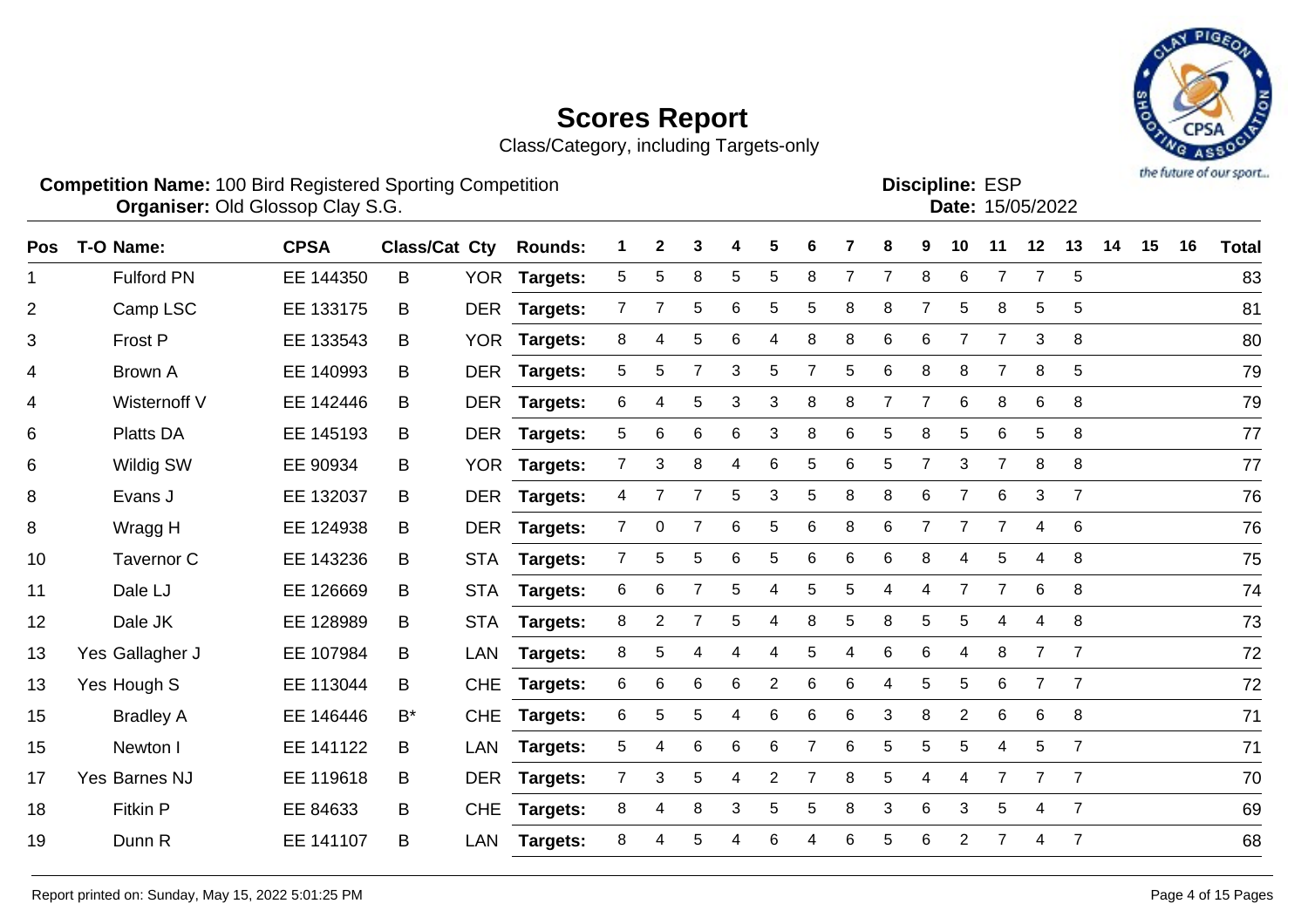

|     | <b>Competition Name: 100 Bird Registered Sporting Competition</b> | <b>Organiser: Old Glossop Clay S.G.</b> |                      |            |                 |    |              |   |    |   |   |   |    |   | <b>Discipline: ESP</b><br>Date: 15/05/2022 |               |    |    |    |    |    | the future of our sport |
|-----|-------------------------------------------------------------------|-----------------------------------------|----------------------|------------|-----------------|----|--------------|---|----|---|---|---|----|---|--------------------------------------------|---------------|----|----|----|----|----|-------------------------|
| Pos | T-O Name:                                                         | <b>CPSA</b>                             | <b>Class/Cat Cty</b> |            | <b>Rounds:</b>  |    | $\mathbf{2}$ | 3 |    | 5 | 6 |   | 8  | 9 | 10                                         | 11            | 12 | 13 | 14 | 15 | 16 | <b>Total</b>            |
| 20  | Yes Griffith D                                                    | EE 146496                               | $B^*$                | <b>YOR</b> | Targets:        | 8  | 5.           | 3 | b. | 4 |   | 5 | 3  | 3 | 5                                          | 4             | 8  | 5  |    |    |    | 65                      |
| 21  | Cliffe ID                                                         | EE 14962                                | B                    |            | CHE Targets:    | 8  | 4            | 3 | 3  | 3 | 8 |   | 4  | 6 |                                            | 2             | 8  |    |    |    |    | 64                      |
| 21  | Yes Morton P                                                      | EE 128719                               | B                    | LAN        | <b>Targets:</b> | 5. | 5.           | 5 | 6  | 5 |   |   | 5. |   | 2                                          | 6             | 4  |    |    |    |    | 64                      |
| 21  | Mumby R                                                           | EE 133278                               | B                    | LIN        | Targets:        |    | 5.           | 3 | 3  | 5 | 8 | 8 | 5. | 8 | 2                                          | 4             | 2  | 4  |    |    |    | 64                      |
| 24  | Yes Phillips J                                                    | EE 130788                               | B                    | LAN        | <b>Targets:</b> | 6  | 5            | 5 | 4  | 3 | 5 | 8 | 3  |   |                                            | 4             | 5  |    |    |    |    | 63                      |
| 25  | <b>Yes Dixon AL</b>                                               | EE 123921                               | B                    | <b>DER</b> | <b>Targets:</b> |    | 3            | 6 | 6  | 3 | 3 | 6 | 3  | 6 | 5                                          | 5             | 4  | 5  |    |    |    | 62                      |
| 25  | Shaw VN                                                           | EE 19324                                | B                    | CHE        | <b>Targets:</b> | 5. | 4            | 4 | 4  | 5 | 6 | 6 | 4  |   | 4                                          | $\mathcal{P}$ | 5  | -6 |    |    |    | 62                      |
| 27  | Yes Hill JO                                                       | EE 9473                                 | B                    | <b>CHE</b> | <b>Targets:</b> | 8  | 3            | 2 | 3  | 2 | 3 | 2 | 4  | 4 | 4                                          | 6             | 3  | 7  |    |    |    | 51                      |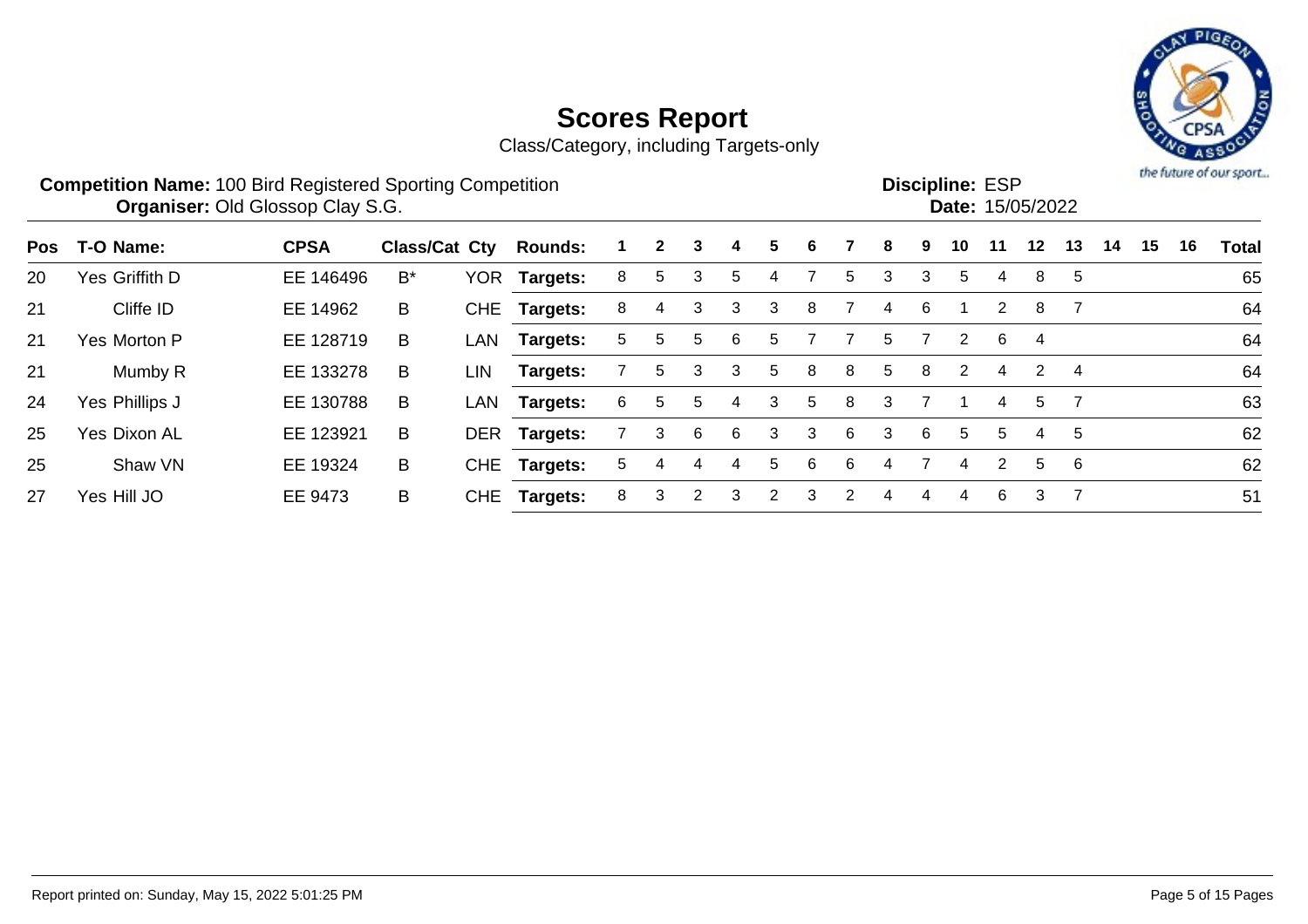Class/Category, including Targets-only



**Competition Name:** 100 Bird Registered Sporting Competition **EXP EXP Competition EXP Organiser:** Old Glossop Clay S.G. 15/05/2022

**Discipline:**

|  |    | -------------- | <b>Date: 15/05/2022</b> |  |     |
|--|----|----------------|-------------------------|--|-----|
|  | 8. |                | 9 10 11 12 13 14        |  | - 1 |
|  |    |                |                         |  |     |

| Pos            | T-O Name:          | <b>CPSA</b> | <b>Class/Cat Cty</b> |            | <b>Rounds:</b>  |   | $\mathbf{2}$ | 3              | 4 | 5              | 6 |                | 8              | 9              | 10             | 11             | 12             | 13              | 14 | 15 | 16 | <b>Total</b> |
|----------------|--------------------|-------------|----------------------|------------|-----------------|---|--------------|----------------|---|----------------|---|----------------|----------------|----------------|----------------|----------------|----------------|-----------------|----|----|----|--------------|
|                | Firn WJ            | EE 139478   | C                    | <b>YOR</b> | Targets:        | 8 | 4            | 4              | 5 | 4              | 8 | 8              | 4              | 7              | $\,6$          | 7              | 6              | $\overline{7}$  |    |    |    | 78           |
| $\overline{2}$ | Gombos P           | EE 87693    | C                    | <b>LAN</b> | Targets:        | 5 | 5            | 6              | 5 | 5              | 7 | 8              | 5              | 6              | 5              | $\overline{7}$ | 4              | $\overline{7}$  |    |    |    | 75           |
| 2              | <b>Highley DA</b>  | EE 140213   | C                    | <b>YOR</b> | Targets:        | 8 | 6            | 7              | 6 | 4              | 4 | 8              | 4              | $\overline{7}$ | 3              | 6              | 4              | 8               |    |    |    | 75           |
| 4              | Archer RWA         | EE 145875   | С                    | <b>STA</b> | <b>Targets:</b> | 5 | 5            | 7              | 4 | 4              | 7 | 6              | 4              | $\overline{7}$ | $\overline{4}$ | $\overline{7}$ | 6              | $\overline{7}$  |    |    |    | 73           |
| 5              | Middleton J        | EE 144497   | C                    | <b>YOR</b> | Targets:        | 8 | 5            | 5              | 5 | 4              | 6 | 4              | $\overline{7}$ |                | 3              | 5              | 4              | 8               |    |    |    | 71           |
| 6              | Cadwell D          | EE 144710   | C                    | <b>DER</b> | <b>Targets:</b> | 7 | 5            | 6              | 6 | 4              | 5 | 5              | 3              | 5              | $\overline{4}$ | 6              | 5              | 8               |    |    |    | 69           |
| 6              | Cockerham J        | EE 144605   | C                    | <b>YOR</b> | <b>Targets:</b> | 7 | 5            | 7              | 3 | 6              | 8 | 8              | 3              | 4              | 4              | 4              | 3              | 7               |    |    |    | 69           |
| 6              | Wragg D            | EE 34044    | C                    | <b>DER</b> | Targets:        | 7 | 3            | 4              | 5 | 4              | 8 |                | 3              | 7              | $\overline{2}$ | 6              |                | $6\phantom{1}6$ |    |    |    | 69           |
| 9              | Duroe D            | EE 143024   | С                    | <b>DER</b> | Targets:        | 8 |              | 4              | 5 | 4              | 5 |                | 3              | 5              | 7              | 6              | 4              | 6               |    |    |    | 68           |
| 10             | <b>Mitchell SW</b> | EE 146123   | C                    | <b>YOR</b> | Targets:        | 7 | 5            | $\,6$          | 3 | $\overline{2}$ | 6 | 8              | 3              | $\overline{7}$ | $\,6$          | 3              | 3              | 8               |    |    |    | 67           |
| 11             | <b>Gillies N</b>   | EE 137325   | C                    |            | YOR Targets:    | 6 | 4            | 6              | 4 | 3              | 8 | 5              | 6              | 8              | $\overline{4}$ | 3              | 4              | 5               |    |    |    | 66           |
| 11             | Goucher JBSG       | EE 144334   | С                    | <b>DER</b> | <b>Targets:</b> | 5 | 6            | $\overline{7}$ | 3 | 4              | 5 | 5              | 3              | 8              | $\overline{4}$ | 6              | 4              | 6               |    |    |    | 66           |
| 11             | Hill P             | EE 119047   | С                    | LAN        | <b>Targets:</b> | 8 | 4            | 3              | 4 |                | 7 | 6              | 4              | 4              | 8              | 6              | 3              | 8               |    |    |    | 66           |
| 11             | Sprowell T         | EE 141490   | С                    | LAN        | Targets:        | 7 | 5            | 3              | 5 | 5              | 6 | 5              | 4              | 7              | 4              | 6              | $\overline{2}$ | $\overline{7}$  |    |    |    | 66           |
| 15             | Houghton N         | EE 143284   | C                    | LAN        | Targets:        | 7 | 7            | $\overline{7}$ | 3 | 3              | 5 | $\overline{7}$ | 5              | 6              |                | 6              | $\overline{2}$ | 6               |    |    |    | 65           |
| 16             | <b>Rowland TS</b>  | EE 146502   | С                    | <b>DER</b> | Targets:        | 3 | 2            | 5              | 5 | 5              | 6 |                | 4              | 5              | 5              | 6              | 6              | 5               |    |    |    | 64           |
| 17             | <b>Kuzmins A</b>   | EE 144645   | $C^*$                | LAN        | Targets:        | 6 | 2            | 4              | 4 | 3              | 6 |                | 6              | 5              | 6              | 3              | 4              | $\overline{7}$  |    |    |    | 63           |
| 18             | Gill SJ            | EE 139767   | C                    | <b>MER</b> | Targets:        | 3 | 3            | 6              | 5 | 4              | 8 |                | 2              | 4              |                | $\overline{7}$ | 6              | 6               |    |    |    | 62           |
| 18             | Haworth P          | EE 125393   | C                    | LAN        | Targets:        | 6 | 3            | $\,6$          | 3 | 5              | 5 | 6              | 5              | 6              | 4              | 4              | 3              | 6               |    |    |    | 62           |
|                |                    |             |                      |            |                 |   |              |                |   |                |   |                |                |                |                |                |                |                 |    |    |    |              |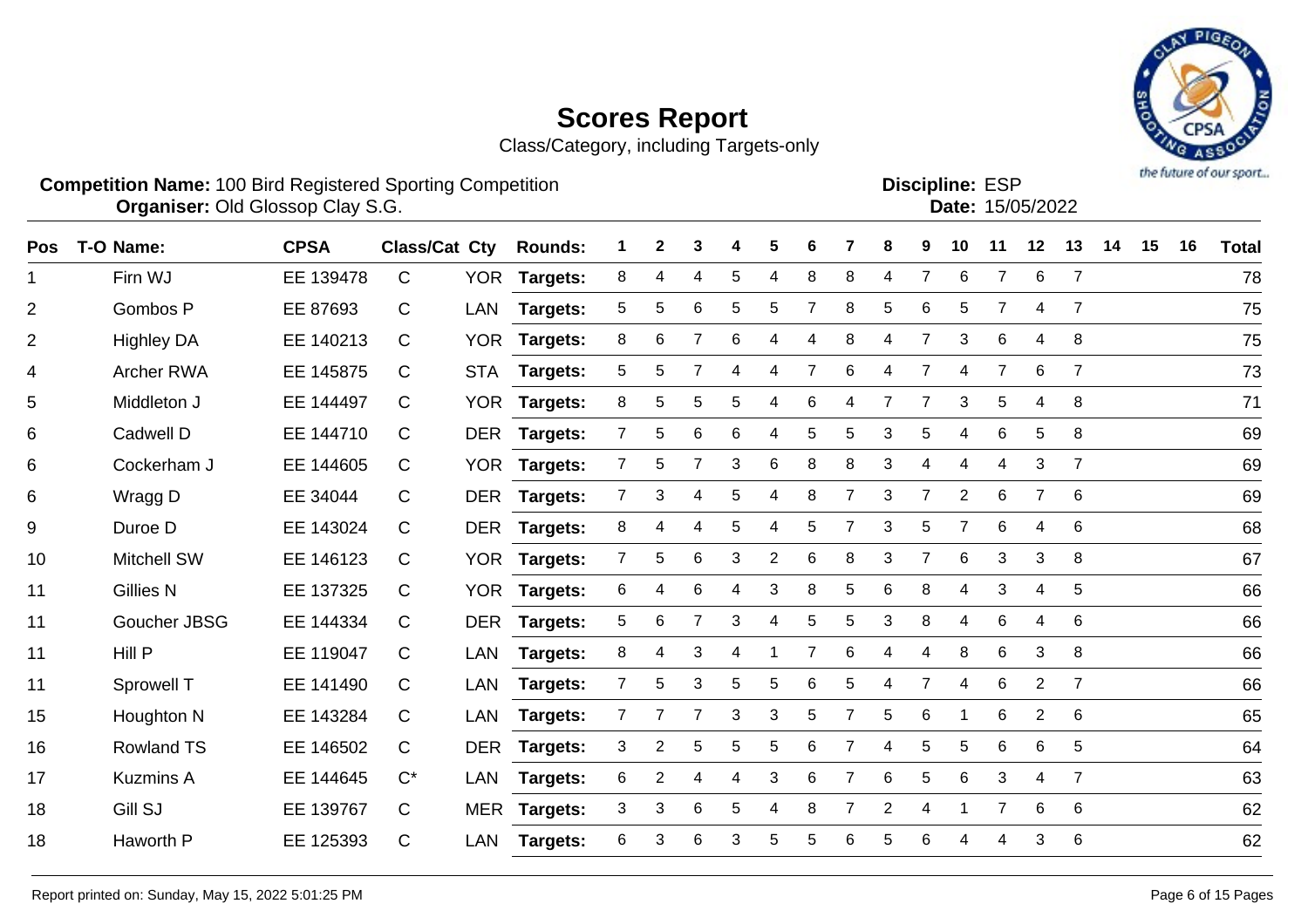Class/Category, including Targets-only



#### **Competition Name:** 100 Bird Registered Sporting Competition **EXP EXP Competition EXP Organiser:** Old Glossop Clay S.G. 15/05/2022

**Discipline:**

| וט∟ ⊾טוווועוטכי |                  |
|-----------------|------------------|
|                 | Date: 15/05/2022 |
|                 |                  |

| <b>Pos</b> | T-O Name:           | <b>CPSA</b> | <b>Class/Cat Cty</b> |            | <b>Rounds:</b>  |                | 2              |   |   | 5              | 6              |                | 8              | 9              | 10             | 11             | 12             | 13             | 14 | 15 | 16 | Total |
|------------|---------------------|-------------|----------------------|------------|-----------------|----------------|----------------|---|---|----------------|----------------|----------------|----------------|----------------|----------------|----------------|----------------|----------------|----|----|----|-------|
| 20         | <b>Allcock SJ</b>   | EE 145066   | C                    | DER        | <b>Targets:</b> | 6              |                | 6 | 3 |                | 8              | 5.             | 5              | 5              | 4              | 5              | 4              | 7              |    |    |    | 60    |
| 20         | <b>Roocroft MTR</b> | EE 146165   | C                    | LAN        | Targets:        | 6              | 5              | 5 | 6 | $\overline{2}$ | 3              | 5.             | $\overline{c}$ | 6              | 6              | 6              | $\overline{2}$ | 6              |    |    |    | 60    |
| 20         | Wisternoff S        | EE 142445   | C                    |            | DER Targets:    | $\overline{2}$ | 5              | 6 | 4 | 6              | 3              | 4              | $\overline{7}$ | $\overline{2}$ | $\overline{7}$ | $\overline{7}$ | 3              | 4              |    |    |    | 60    |
| 23         | Jones DI            | EE 142448   | C                    |            | YOR Targets:    | 3              | $\overline{2}$ | 5 | 5 | 2              | 5              | 5.             | 3              | 6              | 3              | 8              | 5              | $\overline{7}$ |    |    |    | 59    |
| 23         | Yes Peddie M        | EE 130821   | C                    | LAN        | Targets:        | 8              | 3              | 4 | 4 | 3              |                | 5.             | 5              | $\overline{7}$ | $\overline{2}$ | $\overline{2}$ | 3              | 6              |    |    |    | 59    |
| 25         | Yes Baguley P       | EE 106136   | C                    | <b>CHE</b> | Targets:        | 8              |                | 4 | 4 | 2              |                | 5              | 3              | 6              | 3              | 3              | 3              | $\overline{7}$ |    |    |    | 56    |
| 25         | Yes Pennington H    | EE 126398   | C                    | LAN        | <b>Targets:</b> | 6              | 0              | 6 |   | 3              | 6              | 8              | 3              | 4              | 4              | 0              | 5              | $\overline{7}$ |    |    |    | 56    |
| 25         | Thompson A          | EE 140097   | C                    | <b>DER</b> | Targets:        | 7              | 4              |   | 4 |                | 5              | 6              | 5              | 3              | 6              | 3              | 3              | 2              |    |    |    | 56    |
| 28         | Yes Hill G          | EE 119048   | C                    | LAN        | <b>Targets:</b> | 5              | 3              | 4 | 4 | 3              | 5              |                | $\overline{2}$ | 5              | 3              | 5              | 3              | 5              |    |    |    | 54    |
| 29         | <b>Heaford JNT</b>  | EE 142346   | C                    | <b>CHE</b> | Targets:        | 5              | 3              | 4 | 5 | 5              | 4              | 5.             | $\overline{c}$ | 4              | 4              | $\overline{2}$ | 5              | 5              |    |    |    | 53    |
| 29         | Sprowell A          | EE 141489   | C                    | LAN        | Targets:        | $\overline{7}$ | 3              | 7 | 4 | 3              | 3              | 4              | 4              | 5              | 4              | 5              | $\overline{0}$ | 4              |    |    |    | 53    |
| 31         | Yes Warner G        | EE 144629   | C                    | LAN        | <b>Targets:</b> | 4              | 3              | 5 | 6 | 3              | 3              | 6              | 3              | 6              |                | 3              | 3              | 6              |    |    |    | 52    |
| 32         | Yes Corke S         | EE 141355   | C                    | <b>STA</b> | Targets:        | 4              | 3              | 6 | 3 | 2              | $\overline{7}$ | 3              | $\overline{2}$ | $\overline{7}$ | $\overline{2}$ | 3              | 2              | $\overline{7}$ |    |    |    | 51    |
| 32         | Sutherill P         | EE 145370   | C                    |            | DER Targets:    | 3              | 3              | 6 | 4 | 3              | 6              | 6              |                | $\overline{2}$ | 6              | 5              | $\overline{2}$ | $\overline{4}$ |    |    |    | 51    |
| 34         | Yes Brown DR        | EE 44353    | C                    | <b>CHE</b> | Targets:        | 4              |                | 5 |   |                | 4              | 5.             | 5              | 6              | 3              | 3              | 3              | $\overline{7}$ |    |    |    | 48    |
| 35         | Yes Ellman L        | EE 68704    | C                    | <b>CHE</b> | Targets:        |                | 4              | 4 | 3 | $\overline{2}$ | 4              | $\overline{2}$ | 2              | 5              | 4              | 0              | 5              | 5              |    |    |    | 47    |
| 36         | Yes Gallagher T     | EE 140418   | C                    | LAN        | Targets:        | 2              | 3              |   |   | 2              | 5              | 5              | $\overline{2}$ | 5              | 3              | 3              |                | $\overline{4}$ |    |    |    | 46    |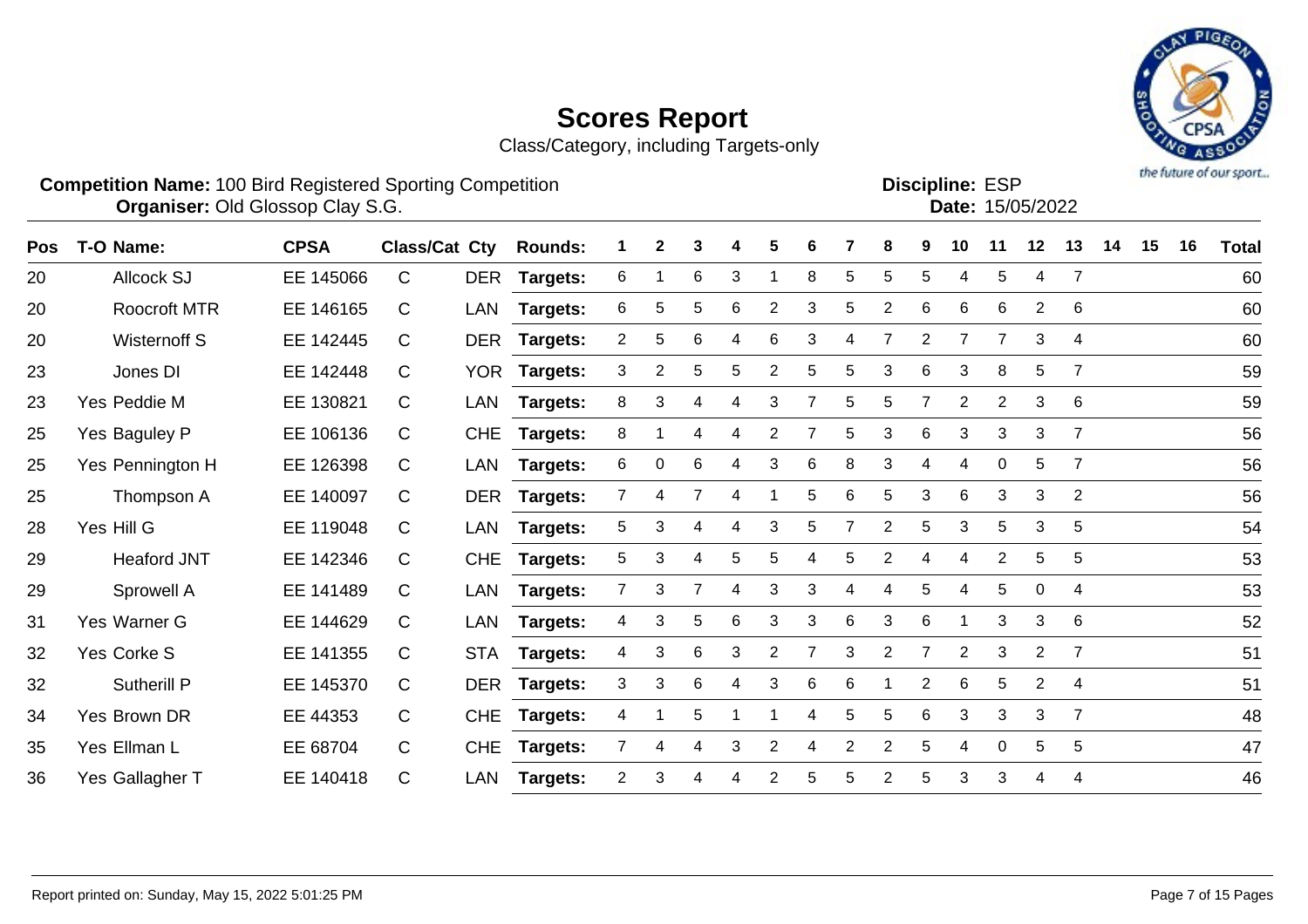

| <b>Competition Name: 100 Bird Registered Sporting Competition</b><br><b>Organiser: Old Glossop Clay S.G.</b> |             |     |                                                                    |  |  |  |  | <b>Discipline: ESP</b> | <b>Date: 15/05/2022</b> |  |  | the future of our sport |
|--------------------------------------------------------------------------------------------------------------|-------------|-----|--------------------------------------------------------------------|--|--|--|--|------------------------|-------------------------|--|--|-------------------------|
| Pos T-O Name:                                                                                                | <b>CPSA</b> |     | Class/Cat Cty Rounds: 1 2 3 4 5 6 7 8 9 10 11 12 13 14 15 16 Total |  |  |  |  |                        |                         |  |  |                         |
| Yes Griffith D                                                                                               | EE 146496   | CLT | YOR Targets: 8 5 3 5 4 7 5 3 3 5 4 8 5                             |  |  |  |  |                        |                         |  |  | 65                      |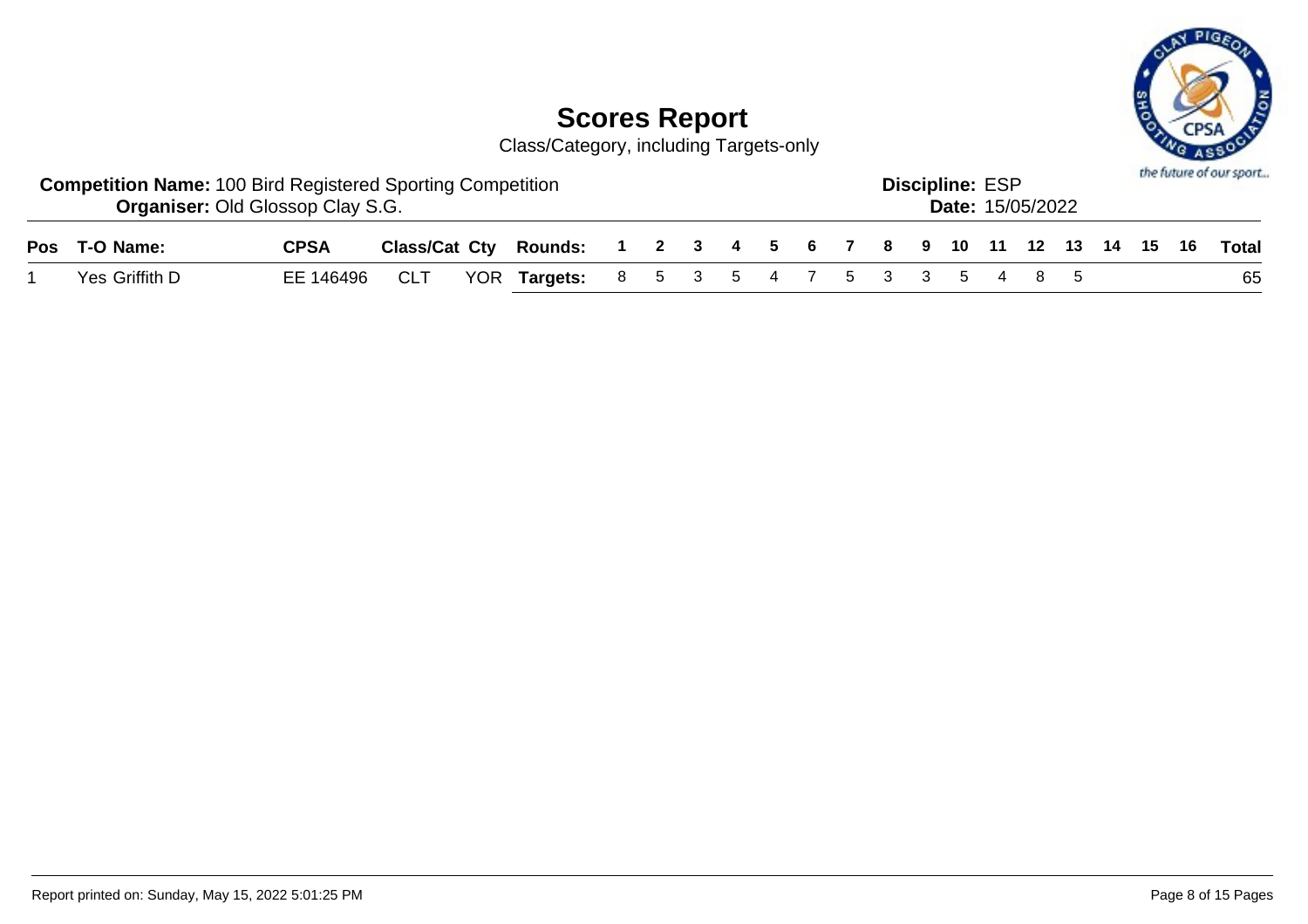# PIG

# **Scores Report**

|                | <b>Competition Name: 100 Bird Registered Sporting Competition</b><br><b>Organiser: Old Glossop Clay S.G.</b> |             |               |            |                |    |                |   |    |   |   |            |                      |   |    | <b>Discipline: ESP</b><br>Date: 15/05/2022 |          |    |    |    |    | the future of our sport. |
|----------------|--------------------------------------------------------------------------------------------------------------|-------------|---------------|------------|----------------|----|----------------|---|----|---|---|------------|----------------------|---|----|--------------------------------------------|----------|----|----|----|----|--------------------------|
| Pos            | T-O Name:                                                                                                    | <b>CPSA</b> | Class/Cat Cty |            | <b>Rounds:</b> |    | $\mathbf{2}$   | 3 | 4  | 5 | 6 |            | 8                    | 9 | 10 | 11                                         | $12 \,$  | 13 | 14 | 15 | 16 | <b>Total</b>             |
|                | Dale LJ                                                                                                      | EE 126669   | LDY           | <b>STA</b> | Targets:       | 6  | 6              |   | 5  | 4 | 5 | 5          | 4                    | 4 |    |                                            | 6        | 8  |    |    |    | 74                       |
| $\overline{2}$ | Yes Peddie M                                                                                                 | EE 130821   | LDY           | LAN        | Targets:       | 8  | 3              | 4 | -4 | 3 |   | $^{\rm b}$ | 5.                   |   | 2  | 2                                          | 3        | 6  |    |    |    | 59                       |
| 3              | Yes Pennington H                                                                                             | EE 126398   | LDY           | LAN        | Targets:       | 6. | $\overline{0}$ | 6 | 4  | 3 | 6 | 8          | 3                    | 4 | 4  | $\Omega$                                   | 5        |    |    |    |    | 56                       |
| 4              | Yes Hill G                                                                                                   | EE 119048   | LDY           | LAN        | Targets:       | 5. | 3              | 4 | 4  | 3 | 5 |            | $\mathbf{2}^{\circ}$ | 5 | 3  | 5                                          | 3        | 5  |    |    |    | 54                       |
| 5              | Sprowell A                                                                                                   | EE 141489   | LDY           | LAN        | Targets:       |    | 3              |   | 4  | 3 | 3 | 4          | 4                    | 5 | 4  | 5                                          | $\Omega$ | 4  |    |    |    | 53                       |
| 6              | <b>Sutherill P</b>                                                                                           | EE 145370   | LDY           | <b>DER</b> | Targets:       | 3  | 3              | 6 | 4  | 3 | 6 | 6          |                      |   | 6  | 5                                          | 2        | 4  |    |    |    | 51                       |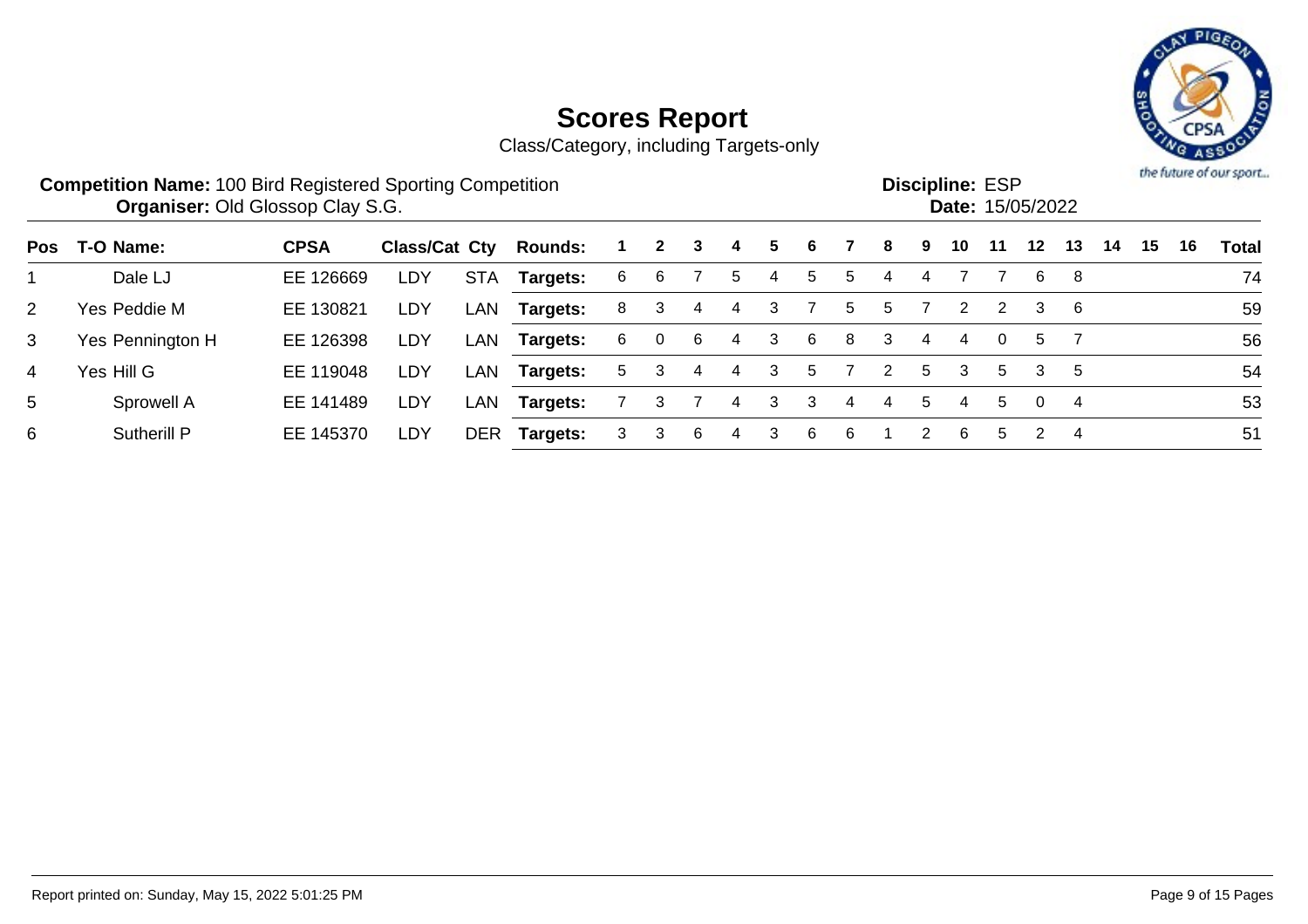Class/Category, including Targets-only



Date: 15/05/2022

| <b>Competition Name: 100 Bird Registered Sporting Competition</b> | <b>Discipline: ESP</b> |
|-------------------------------------------------------------------|------------------------|
| <b>Organiser: Old Glossop Clay S.G.</b>                           | <b>Date: 15/0</b>      |
|                                                                   |                        |

| <b>Pos</b>     | T-O Name:         | <b>CPSA</b>    | <b>Class/Cat Cty</b> |            | <b>Rounds:</b>  | 1              | $\mathbf{2}$   | 3              | 4 | 5 | 6              |                | 8              | 9              | 10             | 11             | 12             | 13              | 14 | 15 | 16 | <b>Total</b> |
|----------------|-------------------|----------------|----------------------|------------|-----------------|----------------|----------------|----------------|---|---|----------------|----------------|----------------|----------------|----------------|----------------|----------------|-----------------|----|----|----|--------------|
| $\mathbf{1}$   | Ward S            | EE 130288      | <b>SNR</b>           | <b>STA</b> | Targets:        | 8              | 6              | 6              | 6 | 6 | 7              | 8              | $\overline{7}$ | 6              | 8              | $\overline{7}$ | $\overline{7}$ | $\overline{7}$  |    |    |    | 89           |
| $\overline{2}$ | Davies GN         | WW 1033        | <b>SNR</b>           | <b>WDB</b> | Targets:        | 8              | 5              | $\overline{7}$ | 6 | 5 | 7              | 8              | 7              | 8              | $\overline{7}$ | $\overline{7}$ | 4              | 8               |    |    |    | 87           |
| $\overline{2}$ | Jackson LJ        | EE 116749      | <b>SNR</b>           |            | DUR Targets:    | 8              | $\overline{7}$ | 8              | 4 | 6 | 7              | 8              | 6              | 8              | 7              | 5              | 5              | 8               |    |    |    | 87           |
| 4              | Davies G          | EE 140600      | <b>SNR</b>           |            | DER Targets:    | 6              | 5              | 8              | 6 | 6 | 7              |                | 8              | $\overline{7}$ | 8              | $\overline{7}$ | 5              | $6\phantom{1}6$ |    |    |    | 86           |
| 4              | Hampson D         | EE 139404      | <b>SNR</b>           | LAN        | Targets:        | $\overline{7}$ | 4              | 8              | 5 | 6 | 5              | 8              | 6              | 8              |                | 8              | 6              | 8               |    |    |    | 86           |
| 4              | <b>Woolley D</b>  | EE 137277      | <b>SNR</b>           | <b>NOR</b> | <b>Targets:</b> | 6              | 6              | $\,6$          | 6 | 5 | 8              | $\overline{7}$ | 6              | 8              | 8              | 8              | 4              | 8               |    |    |    | 86           |
| $\overline{7}$ | Yes Horsfield DW  | EE 92834       | <b>SNR</b>           | LAN        | Targets:        | $\mathbf{7}$   | 4              | $\overline{7}$ | 6 | 6 | 8              | 8              | $\overline{7}$ | 8              | 5              | 8              | 3              | 8               |    |    |    | 85           |
| 8              | Archer T          | EE 142086      | <b>SNR</b>           | <b>STA</b> | Targets:        | 8              | 4              | 7              | 5 | 5 | 6              | 6              | $\overline{7}$ | 8              | $\overline{7}$ | $\overline{7}$ | 5              | 8               |    |    |    | 83           |
| 8              | <b>Fulford PN</b> | EE 144350      | <b>SNR</b>           | <b>YOR</b> | <b>Targets:</b> | 5              | 5              | 8              | 5 | 5 | 8              | $\overline{7}$ | $\overline{7}$ | 8              | 6              | $\overline{7}$ |                | 5               |    |    |    | 83           |
| 10             | Camp LSC          | EE 133175      | <b>SNR</b>           | <b>DER</b> | <b>Targets:</b> | 7              |                | 5              | 6 | 5 | 5              | 8              | 8              |                | 5              | 8              | 5              | 5               |    |    |    | 81           |
| 10             | Heron A           | EE 127810      | <b>SNR</b>           | LAN        | Targets:        | 8              | 5              | $\overline{7}$ | 6 | 5 | $\overline{7}$ | $\overline{7}$ | $\overline{7}$ | $\,6$          | $\,6\,$        | 6              | 3              | 8               |    |    |    | 81           |
| 10             | Park DL           | EE 96863       | <b>SNR</b>           | <b>STA</b> | Targets:        | 5              | 6              | 8              | 6 | 4 | 8              | 8              | 4              |                | $\overline{7}$ | 6              | 5              | $\overline{7}$  |    |    |    | 81           |
| 13             | Frost P           | EE 133543      | <b>SNR</b>           | <b>YOR</b> | <b>Targets:</b> | 8              | 4              | 5              | 6 | 4 | 8              | 8              | 6              | 6              | $\overline{7}$ | $\overline{7}$ | 3              | 8               |    |    |    | 80           |
| 14             | Brown A           | EE 140993      | <b>SNR</b>           | <b>DER</b> | Targets:        | 5              | 5              | $\overline{7}$ | 3 | 5 | 7              | 5              | 6              | 8              | 8              | $\overline{7}$ | 8              | $\sqrt{5}$      |    |    |    | 79           |
| 14             | Davies JM         | <b>WW 2867</b> | <b>SNR</b>           |            | WDB Targets:    | 8              | 5              | 8              | 5 | 5 | 6              | 6              | $\overline{7}$ | $\overline{7}$ | 5              | 5              | 5              | $\overline{7}$  |    |    |    | 79           |
| 14             | Roe J             | EE 125519      | <b>SNR</b>           |            | DER Targets:    | $7^{\circ}$    | 6              | $\overline{7}$ | 3 | 5 | 8              | 8              | $\mathbf 5$    | 6              | 4              | 6              | $\overline{7}$ | $\overline{7}$  |    |    |    | 79           |
| 14             | <b>Walker G</b>   | EE 136452      | <b>SNR</b>           | <b>DUR</b> | <b>Targets:</b> | 8              | 4              | $\overline{7}$ | 5 | 3 | 6              | 8              | $\overline{7}$ | 8              | 4              | $\overline{7}$ | 5              | $\overline{7}$  |    |    |    | 79           |
| 14             | Wisternoff V      | EE 142446      | <b>SNR</b>           | DER        | <b>Targets:</b> | 6              | 4              | 5              | 3 | 3 | 8              | 8              | 7              | 7              | 6              | 8              | 6              | 8               |    |    |    | 79           |
| 19             | Bowling J         | EE 122428      | <b>SNR</b>           | LAN        | Targets:        | 8              | 3              | 8              | 5 | 5 |                | 8              | 7              | 7              | 5              | 6              | 4              | 5               |    |    |    | 78           |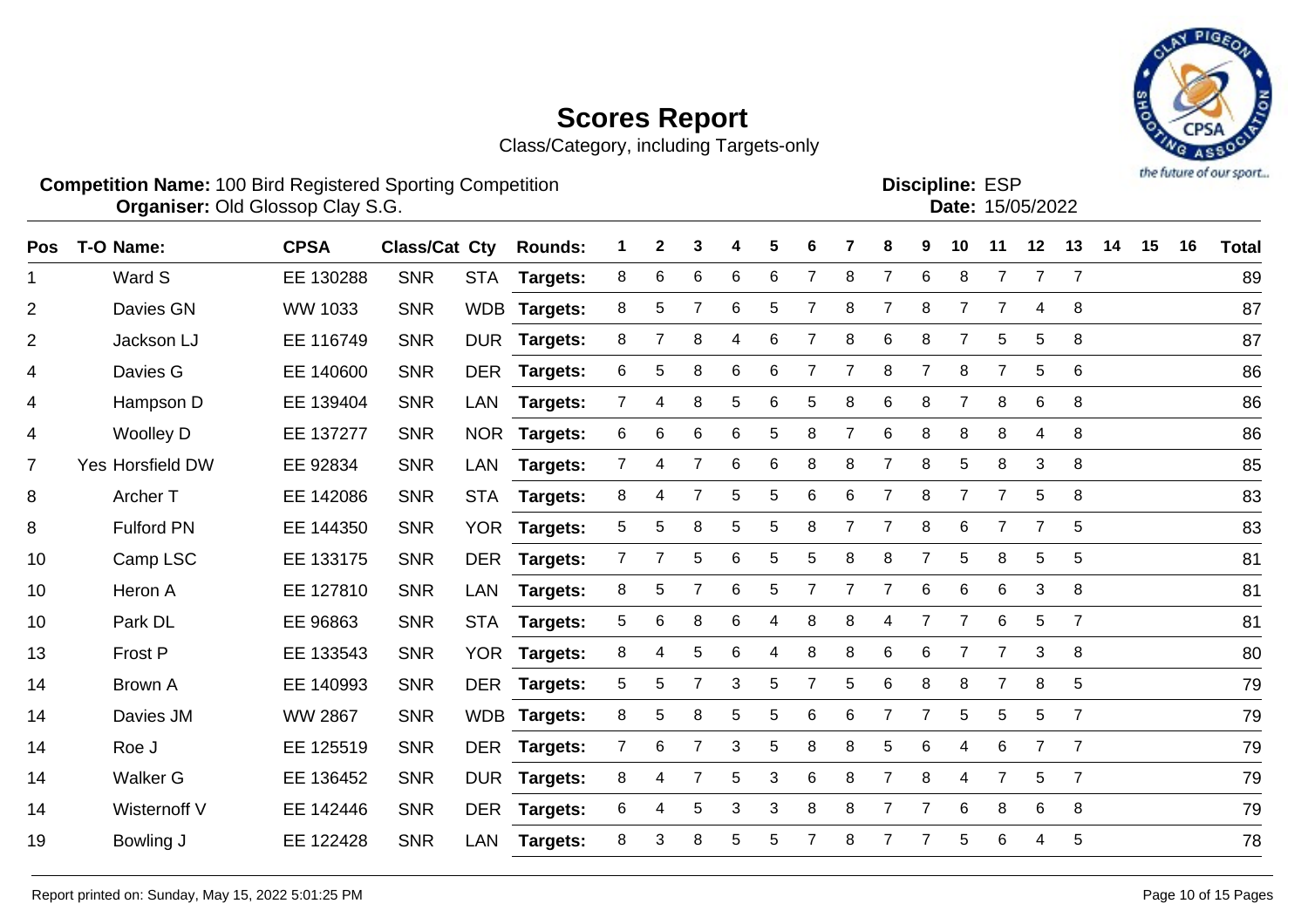

|    | <b>Competition Name: 100 Bird Registered Sporting Competition</b> | <b>Organiser: Old Glossop Clay S.G.</b> |            |                                                           |                           |  |  |  |  | <b>Discipline: ESP</b> | Date: 15/05/2022          |  |     | <b><i>THE UNITE OF ONE SPOTT</i></b> |
|----|-------------------------------------------------------------------|-----------------------------------------|------------|-----------------------------------------------------------|---------------------------|--|--|--|--|------------------------|---------------------------|--|-----|--------------------------------------|
|    | Pos T-O Name:                                                     | <b>CPSA</b>                             |            | Class/Cat Cty Rounds: 1 2 3 4 5 6 7 8 9 10 11 12 13 14 15 |                           |  |  |  |  |                        |                           |  | -16 | <b>Total</b>                         |
| 19 | Collinson G                                                       | EE 139015                               | <b>SNR</b> | LAN Targets: 6 4 7 6 5 5 7 5 6 7 7 5 8                    |                           |  |  |  |  |                        |                           |  |     | 78                                   |
| 19 | Yes Evans S                                                       | WW 155                                  | <b>SNR</b> | WDB Targets:                                              | 8 4 6 5 6 6 7 5 5 7 6 5 8 |  |  |  |  |                        |                           |  |     | 78                                   |
| 19 | Firn WJ                                                           | EE 139478                               | <b>SNR</b> | YOR Targets:                                              |                           |  |  |  |  |                        | 8 4 4 5 4 8 8 4 7 6 7 6 7 |  |     | 78                                   |
|    |                                                                   |                                         |            |                                                           |                           |  |  |  |  |                        |                           |  |     |                                      |

| 19 | Collinson G         | EE 139015     | <b>SNR</b> | LAN        | Targets:        | 6              |                |                 | 6 | 5 | 5 |   | 5              | 6              |                |                | 5 | 8              | 78 |
|----|---------------------|---------------|------------|------------|-----------------|----------------|----------------|-----------------|---|---|---|---|----------------|----------------|----------------|----------------|---|----------------|----|
| 19 | Yes Evans S         | <b>WW 155</b> | <b>SNR</b> |            | WDB Targets:    | 8              | 4              | 6               | 5 | 6 | 6 |   | 5              | 5              |                | 6              | 5 | 8              | 78 |
| 19 | Firn WJ             | EE 139478     | <b>SNR</b> | <b>YOR</b> | <b>Targets:</b> | 8              | 4              | 4               | 5 | 4 | 8 | 8 | 4              | 7              | 6              | $\overline{7}$ | 6 | 7              | 78 |
| 19 | Yes Gott JR         | EE 114054     | <b>SNR</b> | <b>YOR</b> | <b>Targets:</b> |                | 4              | 7               | 5 | 5 |   | 8 | 8              | 5              | 6              | 6              | 3 | 7              | 78 |
| 24 | Yes Birkett-Evans J | <b>WW 369</b> | <b>SNR</b> |            | WDB Targets:    | 5              | 5              |                 | 5 | 5 |   | 8 |                | 6              |                | 5              | 4 | 6              | 77 |
| 24 | Yes Griffith MP     | EE 135017     | <b>SNR</b> | <b>YOR</b> | <b>Targets:</b> | $\overline{7}$ | 5              | $6\phantom{1}6$ | 6 | 4 | 6 |   | 3              | $6\phantom{1}$ | 8              | $\overline{7}$ | 6 | 6              | 77 |
| 24 | <b>Platts DA</b>    | EE 145193     | <b>SNR</b> | <b>DER</b> | Targets:        | 5              | 6              | 6               | 6 | 3 | 8 | 6 | 5              | 8              | 5              | 6              | 5 | 8              | 77 |
| 24 | Sutton D            | EE 138882     | <b>SNR</b> | <b>CHE</b> | <b>Targets:</b> | 6              | 7              | $\overline{7}$  | 3 | 6 | 6 | 8 | 6              | $\overline{7}$ | 7              | $\overline{7}$ | 3 | 4              | 77 |
| 28 | Danby D             | EE 120823     | <b>SNR</b> | YOR        | <b>Targets:</b> | 5              | 6              | 5               | 4 | 6 | 6 | 8 | 8              | 4              | 6              |                | 4 | 7              | 76 |
| 28 | Evans J             | EE 132037     | <b>SNR</b> | <b>DER</b> | <b>Targets:</b> | 4              | 7              | 7               | 5 | 3 | 5 | 8 | 8              | 6              | 7              | 6              | 3 | $\overline{7}$ | 76 |
| 28 | Hunt C              | EE 117355     | <b>SNR</b> | <b>DER</b> | Targets:        |                | 0              |                 | 5 | 6 | 5 | 8 |                |                | $\overline{7}$ | 6              | 3 | 8              | 76 |
| 28 | Wragg H             | EE 124938     | <b>SNR</b> | <b>DER</b> | <b>Targets:</b> |                | 0              |                 | 6 | 5 | 6 | 8 | 6              |                |                |                | 4 | 6              | 76 |
| 32 | Gombos P            | EE 87693      | <b>SNR</b> | <b>LAN</b> | <b>Targets:</b> | 5              | 5              | 6               | 5 | 5 |   | 8 | 5              | 6              | 5              |                | 4 | $\overline{7}$ | 75 |
| 32 | <b>Highley DA</b>   | EE 140213     | <b>SNR</b> | <b>YOR</b> | Targets:        | 8              | 6              |                 | 6 | 4 | 4 | 8 | 4              |                | 3              | 6              | 4 | 8              | 75 |
| 32 | Yes Roe A           | EE 55114      | <b>SNR</b> | <b>DER</b> | Targets:        | 8              | 4              |                 | 6 | 3 | 4 |   |                | 8              | 7              | 5              | 6 | 6              | 75 |
| 32 | Tavernor C          | EE 143236     | <b>SNR</b> | <b>STA</b> | <b>Targets:</b> |                | 5              | 5               | 6 | 5 | 6 | 6 | 6              | 8              | 4              | 5              | 4 | 8              | 75 |
| 36 | <b>Barnes AC</b>    | EE 119611     | <b>SNR</b> | <b>DER</b> | Targets:        |                | 6              |                 | 4 | 3 |   | 5 | $\overline{2}$ | 8              | 8              | 4              | 6 | 7              | 74 |
| 37 | <b>Archer RWA</b>   | EE 145875     | <b>SNR</b> | <b>STA</b> | <b>Targets:</b> | 5              | 5              |                 | 4 | 4 |   | 6 | 4              | 7              | 4              |                | 6 | $\overline{7}$ | 73 |
| 37 | Dale JK             | EE 128989     | <b>SNR</b> | <b>STA</b> | Targets:        | 8              | $\overline{2}$ |                 | 5 | 4 | 8 | 5 | 8              | 5              | 5              | 4              | 4 | 8              | 73 |
|    |                     |               |            |            |                 |                |                |                 |   |   |   |   |                |                |                |                |   |                |    |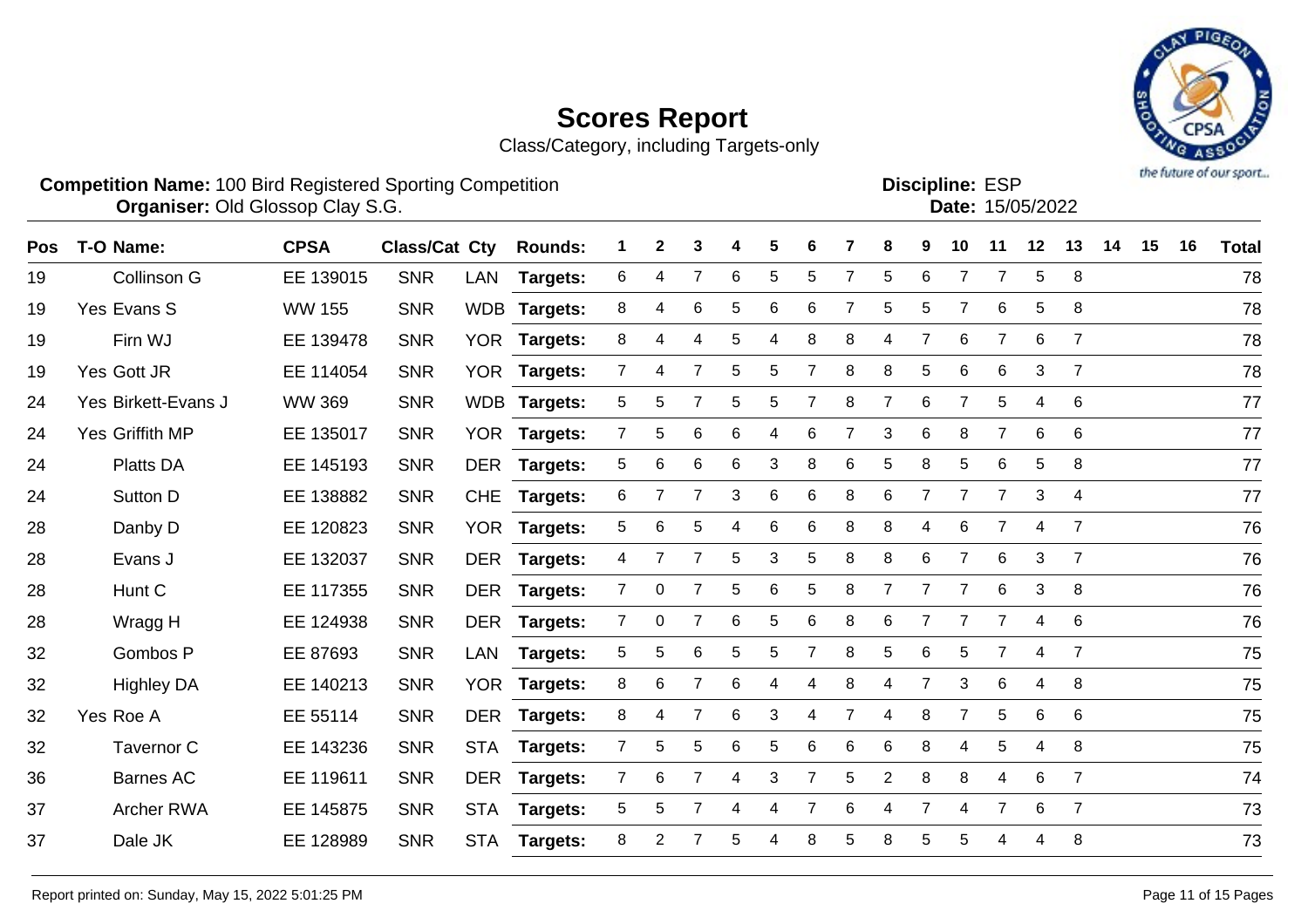

|    | <b>Competition Name: 100 Bird Registered Sporting Competition</b> | <b>Organiser: Old Glossop Clay S.G.</b> |            |     |                              |                |                            |                   |   |         |  |    |   |       | <b>Discipline: ESP</b> | Date: 15/05/2022 |    |      |    |    | <b>Distribution of Alberta Months</b> |
|----|-------------------------------------------------------------------|-----------------------------------------|------------|-----|------------------------------|----------------|----------------------------|-------------------|---|---------|--|----|---|-------|------------------------|------------------|----|------|----|----|---------------------------------------|
|    | Pos T-O Name:                                                     | <b>CPSA</b>                             |            |     | <b>Class/Cat Cty Rounds:</b> | $\blacksquare$ | $\mathbf{2}$               | 3                 |   | 4 5 6 7 |  | 8  | 9 | 10    | -11                    | 12               | 13 | - 14 | 15 | 16 | <b>Total</b>                          |
| 37 | Lomas RA                                                          | EE 24242                                | <b>SNR</b> |     | DER Targets:                 | 8              | $\overline{\phantom{a}}$ 2 | $\mathbf{3}$      | 6 | 4 6 8   |  |    |   | 5 6 5 |                        |                  |    |      |    |    | 73                                    |
| 37 | Yes Perry JW                                                      | EE 106872                               | <b>SNR</b> |     | YOR Targets:                 | $\overline{7}$ |                            | 5 7 3 6 6 7 7 3 7 |   |         |  |    |   |       |                        | 4 3 8            |    |      |    |    | 73                                    |
| 41 | Harris D                                                          | EE 128303                               | <b>SNR</b> | YOR | Targets:                     | 8 <sup>1</sup> |                            | 6 3 5 4 2 6       |   |         |  | -6 |   |       | 58                     |                  | 66 |      |    |    | 72                                    |
| 42 | <b>Bradley A</b>                                                  | FF 146446                               | <b>SNR</b> |     | CHF Targets:                 |                |                            | 655466638266      |   |         |  |    |   |       |                        |                  |    |      |    |    | 71                                    |

| 37 | Lomas RA           | EE 24242  | <b>SNR</b> | <b>DER</b> | <b>Targets:</b> | 8              | $\overline{2}$ | 3              | 6 | 4              | 6 | 8 | 5              | 6              | 5              | 7           | $\overline{7}$ | 6              | 73 |
|----|--------------------|-----------|------------|------------|-----------------|----------------|----------------|----------------|---|----------------|---|---|----------------|----------------|----------------|-------------|----------------|----------------|----|
| 37 | Yes Perry JW       | EE 106872 | <b>SNR</b> | <b>YOR</b> | <b>Targets:</b> | $\overline{7}$ | 5              | $\overline{7}$ | 3 | 6              | 6 |   | $\overline{7}$ | 3              | $\overline{7}$ | 4           | 3              | 8              | 73 |
| 41 | Harris D           | EE 128303 | <b>SNR</b> | <b>YOR</b> | <b>Targets:</b> | 8              | 6              | 3              | 5 | 4              | 2 | 6 | 6              |                | 5              | 8           | 6              | 6              | 72 |
| 42 | <b>Bradley A</b>   | EE 146446 | <b>SNR</b> | <b>CHE</b> | <b>Targets:</b> | 6              | 5              | 5              | 4 | 6              | 6 | 6 | 3              | 8              | $\overline{2}$ | 6           | 6              | 8              | 71 |
| 42 | Middleton J        | EE 144497 | <b>SNR</b> | <b>YOR</b> | <b>Targets:</b> | 8              | 5              | 5              | 5 | 4              | 6 |   | 7              | $\overline{7}$ | 3              | 5           | 4              | 8              | 71 |
| 42 | Newton I           | EE 141122 | <b>SNR</b> | LAN        | <b>Targets:</b> | 5              | 4              | 6              | 6 | 6              |   | 6 | 5              | 5              | 5              | 4           | 5              | 7              | 71 |
| 45 | Yes Barnes NJ      | EE 119618 | <b>SNR</b> | <b>DER</b> | Targets:        | 7              | 3              | 5              | 4 | $\overline{2}$ |   | 8 | 5              | 4              | 4              |             |                | 7              | 70 |
| 45 | <b>Bromfield G</b> | EE 132054 | <b>SNR</b> |            | DER Targets:    | $\overline{7}$ | 3              | 6              | 4 | 5              | 6 |   | 5              | 6              | 4              | 6           | 4              | $\overline{7}$ | 70 |
| 47 | Cadwell D          | EE 144710 | <b>SNR</b> |            | DER Targets:    | $\overline{7}$ | 5              | 6              | 6 | 4              | 5 | 5 | 3              | 5              | 4              | 6           | 5              | 8              | 69 |
| 47 | Jones JC           | EE 73399  | <b>SNR</b> |            | WAL Targets:    | $\overline{7}$ | 3              | 4              | 5 | 6              | 6 | 7 | $\mathfrak{S}$ | $\sqrt{5}$     | 5              | $\mathbf 5$ | 5              | 8              | 69 |
| 49 | Hunt R             | EE 104094 | <b>SNR</b> | DER        | <b>Targets:</b> | $\overline{7}$ | 0              | 7              | 4 | 1              | 7 |   | $\overline{7}$ | 6              | 5              | 5           | 4              | 8              | 68 |
| 49 | Smith JM           | EE 138902 | <b>SNR</b> |            | MER Targets:    | $\overline{7}$ | 4              | $\overline{7}$ | 6 | 3              | 4 | 8 | 6              | 6              | 5              | 3           |                | 8              | 68 |
| 51 | Mitchell SW        | EE 146123 | <b>SNR</b> |            | YOR Targets:    | $\overline{7}$ | 5              | 6              | 3 | $\overline{2}$ | 6 | 8 | 3              | 7              | 6              | 3           | 3              | 8              | 67 |
| 52 | <b>Gillies N</b>   | EE 137325 | <b>SNR</b> | <b>YOR</b> | <b>Targets:</b> | 6              | 4              | 6              | 4 | 3              | 8 | 5 | 6              | 8              | 4              | 3           | 4              | $\sqrt{5}$     | 66 |
| 52 | Goucher JBSG       | EE 144334 | <b>SNR</b> | <b>DER</b> | Targets:        | 5              | 6              | 7              | 3 | 4              | 5 | 5 | 3              | 8              | 4              | 6           | 4              | 6              | 66 |
| 52 | Sprowell T         | EE 141490 | <b>SNR</b> | LAN        | <b>Targets:</b> | 7 <sup>1</sup> | 5              | 3              | 5 | 5              | 6 | 5 | 4              | 7              | 4              | 6           | $\overline{2}$ | $\overline{7}$ | 66 |
| 55 | Houghton N         | EE 143284 | <b>SNR</b> | LAN        | <b>Targets:</b> | $\mathbf{7}$   | 7              | 7              | 3 | 3              | 5 |   | $\mathbf 5$    | 6              |                | 6           | $\overline{2}$ | 6              | 65 |
| 56 | Yes Morton P       | EE 128719 | <b>SNR</b> | LAN        | <b>Targets:</b> | 5              | 5              | 5              | 6 | 5              |   |   | 5              | 7              | $\overline{2}$ | 6           | 4              |                | 64 |
| 56 | Mumby R            | EE 133278 | <b>SNR</b> | <b>LIN</b> | Targets:        | $7^{\circ}$    | 5              | 3              | 3 | 5              | 8 | 8 | 5              | 8              | 2              | 4           | $\overline{2}$ | 4              | 64 |
|    |                    |           |            |            |                 |                |                |                |   |                |   |   |                |                |                |             |                |                |    |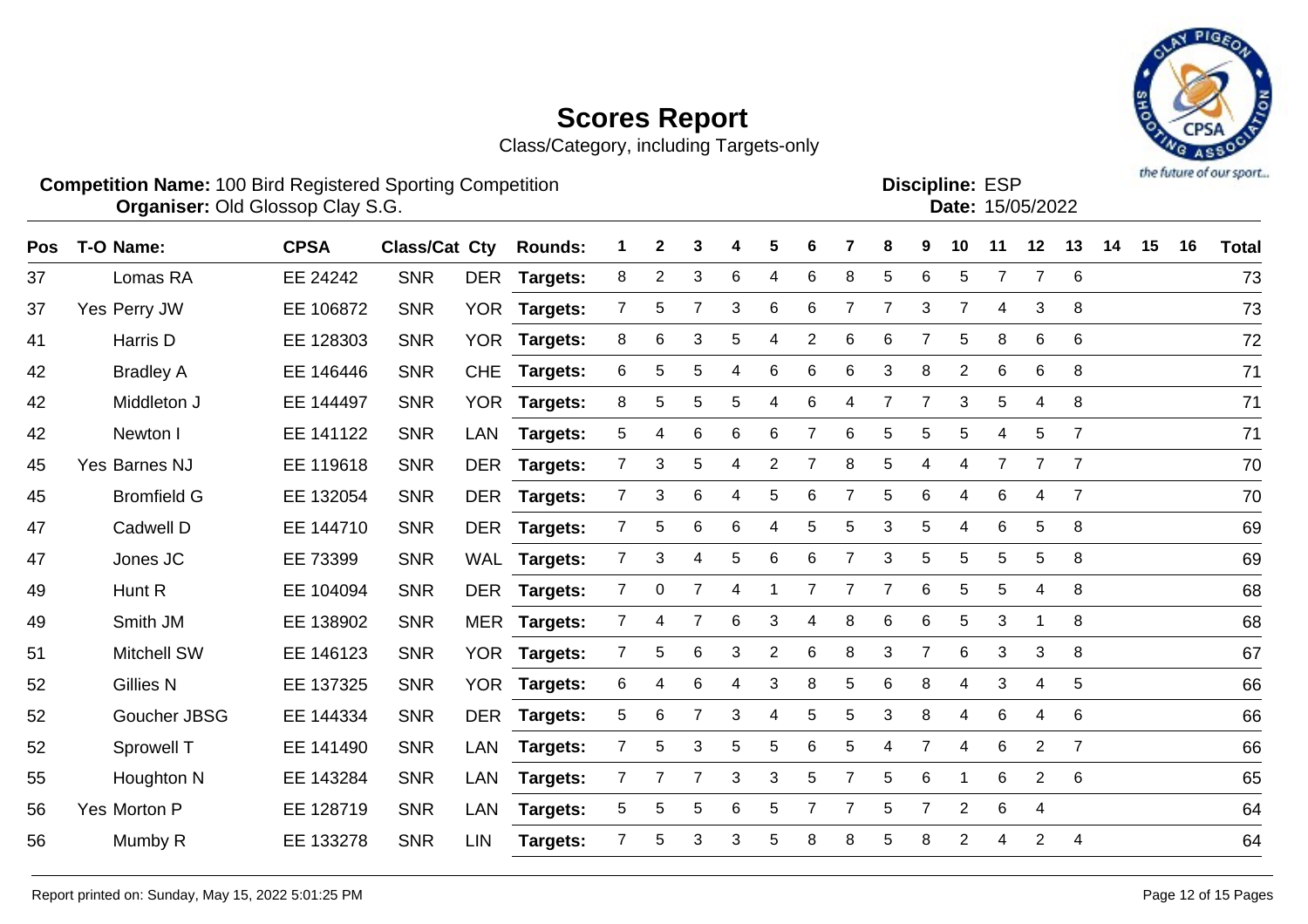Class/Category, including Targets-only



|            | <b>Competition Name: 100 Bird Registered Sporting Competition</b><br><b>Organiser: Old Glossop Clay S.G.</b> |             |                      |            |                 |                |   |                |    |                |   |   |                |   | <b>Discipline: ESP</b> |                | Date: 15/05/2022 |                |    |    |    | the future of our sport |
|------------|--------------------------------------------------------------------------------------------------------------|-------------|----------------------|------------|-----------------|----------------|---|----------------|----|----------------|---|---|----------------|---|------------------------|----------------|------------------|----------------|----|----|----|-------------------------|
| <b>Pos</b> | T-O Name:                                                                                                    | <b>CPSA</b> | <b>Class/Cat Cty</b> |            | <b>Rounds:</b>  |                | 2 | 3              | 4  | 5              | 6 |   | 8              | 9 | 10                     | 11             | 12               | 13             | 14 | 15 | 16 | <b>Total</b>            |
| 56         | <b>Rowland TS</b>                                                                                            | EE 146502   | <b>SNR</b>           | DER        | <b>Targets:</b> | 3              | 2 | 5              | 5. | 5              | 6 |   | 4              | 5 | 5.                     | 6              | 6                | 5              |    |    |    | 64                      |
| 59         | <b>Kuzmins A</b>                                                                                             | EE 144645   | <b>SNR</b>           | LAN        | Targets:        | 6              | 2 |                |    | 3              | 6 |   | 6              | 5 | 6                      | 3              | 4                | $\overline{7}$ |    |    |    | 63                      |
| 59         | Yes Phillips J                                                                                               | EE 130788   | <b>SNR</b>           | LAN        | Targets:        | 6              | 5 | 5              | 4  | 3              | 5 | 8 | 3              | 7 |                        | 4              | 5                | $\overline{7}$ |    |    |    | 63                      |
| 61         | <b>Yes Dixon AL</b>                                                                                          | EE 123921   | <b>SNR</b>           | DER        | Targets:        |                | 3 | 6              | 6  | 3              | 3 | 6 | 3              | 6 | 5                      | 5              | 4                | 5              |    |    |    | 62                      |
| 61         | Gill SJ                                                                                                      | EE 139767   | <b>SNR</b>           |            | MER Targets:    | 3              | 3 | 6              | 5  | 4              | 8 |   | $\overline{2}$ | 4 |                        | $\overline{7}$ | 6                | 6              |    |    |    | 62                      |
| 61         | Haworth P                                                                                                    | EE 125393   | <b>SNR</b>           | LAN        | Targets:        | 6              | 3 | 6              | 3  | 5              | 5 | 6 | 5              | 6 | 4                      | 4              | 3                | 6              |    |    |    | 62                      |
| 64         | <b>Allcock SJ</b>                                                                                            | EE 145066   | <b>SNR</b>           | DER        | Targets:        | 6              |   | 6              | 3  |                | 8 | 5 | 5              | 5 | 4                      | 5              | 4                | $\overline{7}$ |    |    |    | 60                      |
| 64         | <b>Roocroft MTR</b>                                                                                          | EE 146165   | <b>SNR</b>           | LAN        | Targets:        | 6              | 5 | 5              | 6  | $\overline{2}$ | 3 | 5 | 2              | 6 | 6                      | 6              | 2                | 6              |    |    |    | 60                      |
| 64         | Wisternoff S                                                                                                 | EE 142445   | <b>SNR</b>           | DER        | <b>Targets:</b> | $\overline{a}$ | 5 | 6              | 4  | 6              | 3 | 4 | 7              | 2 |                        | 7              | 3                | 4              |    |    |    | 60                      |
| 67         | Jones DI                                                                                                     | EE 142448   | <b>SNR</b>           | <b>YOR</b> | <b>Targets:</b> | 3              | 2 | 5              | 5. | $\overline{2}$ | 5 | 5 | 3              | 6 | 3                      | 8              | 5                | $\overline{7}$ |    |    |    | 59                      |
| 68         | Pennington R                                                                                                 | EE 40289    | <b>SNR</b>           | LAN        | Targets:        | 5              |   | $\overline{7}$ | 6  | $\overline{2}$ | 6 | 5 | $\overline{7}$ | 7 | 5                      | 4              | 3                |                |    |    |    | 57                      |
| 69         | Thompson A                                                                                                   | EE 140097   | <b>SNR</b>           | <b>DER</b> | <b>Targets:</b> |                | 4 |                | 4  |                | 5 | 6 | 5              | 3 | 6                      | 3              | 3                | 2              |    |    |    | 56                      |
| 70         | <b>Heaford JNT</b>                                                                                           | EE 142346   | <b>SNR</b>           | <b>CHE</b> | Targets:        | 5              | 3 | 4              | 5  | 5              | 4 | 5 | 2              | 4 | 4                      | $\overline{2}$ | 5                | 5              |    |    |    | 53                      |
| 71         | Yes Jones G                                                                                                  | EE 126866   | <b>SNR</b>           | <b>CHE</b> | Targets:        | 8              | 4 |                | 6  | 4              | 5 |   | $\overline{7}$ | 8 | 2                      |                | $\overline{2}$   | 6              |    |    |    | 52                      |

Yes Corke S EE 141355 SNR STA **Targets:** 4 3 6 3 2 7 3 2 7 2 3 2 7 51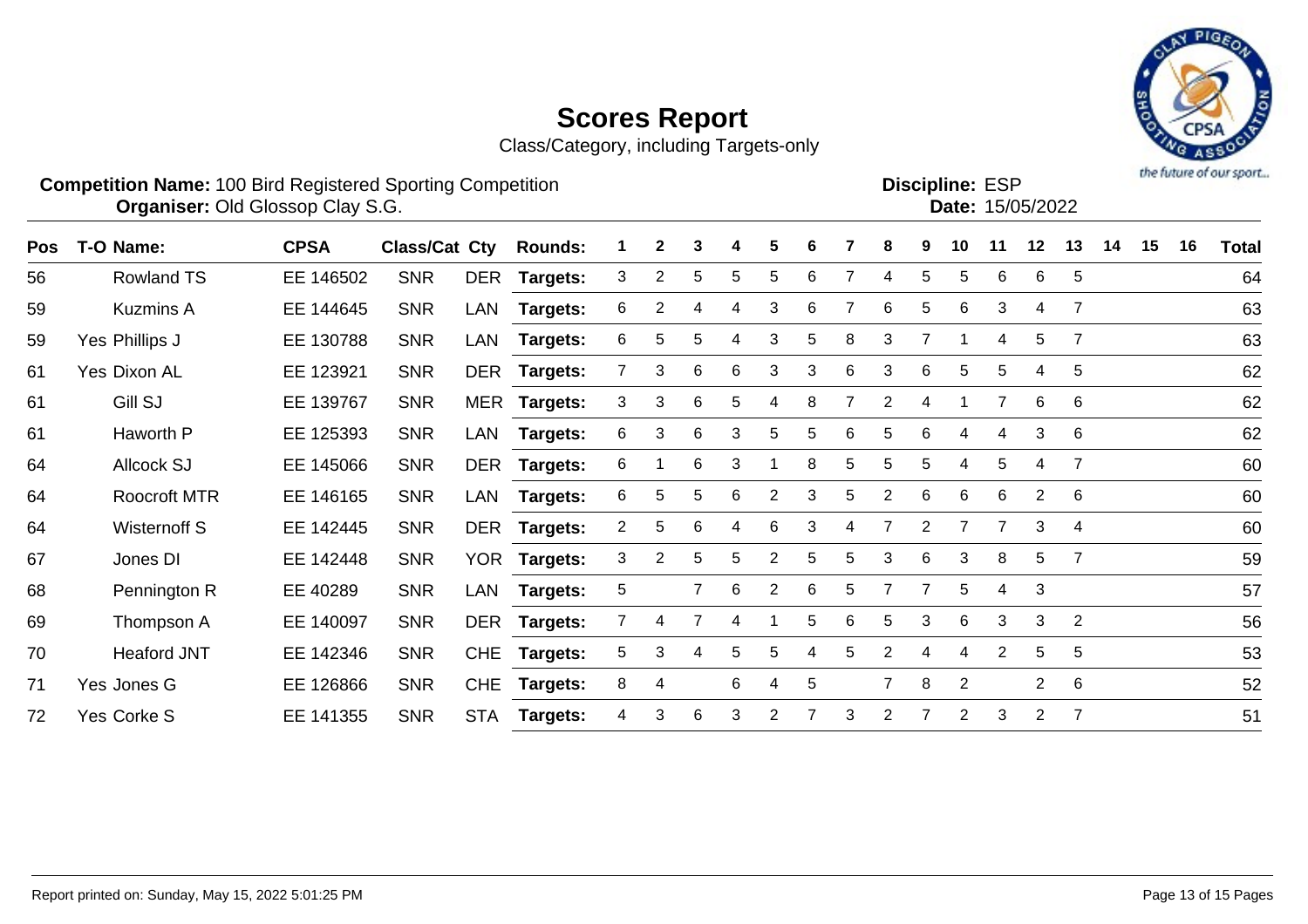

| <b>Competition Name: 100 Bird Registered Sporting Competition</b> |                                         |                       |  |  |  |        |  | <b>Discipline: ESP</b> |  |
|-------------------------------------------------------------------|-----------------------------------------|-----------------------|--|--|--|--------|--|------------------------|--|
|                                                                   | <b>Organiser: Old Glossop Clay S.G.</b> |                       |  |  |  |        |  | Date: 15/05/2022       |  |
| <b>Doe</b> T <sub>-</sub> O Namo:                                 | CPSA                                    | Clace/Cat Cty Rounder |  |  |  | 456789 |  | 10 11 12 11            |  |

| Pos            | T-O Name:            | <b>CPSA</b> | <b>Class/Cat Cty</b> |            | <b>Rounds:</b>  |                | $\mathbf{2}$ | 3 | 4 | 5               |                |                | 8              | 9              | 10             | 11             | 12             | 13              | 14 | 15 | 16 | <b>Total</b> |
|----------------|----------------------|-------------|----------------------|------------|-----------------|----------------|--------------|---|---|-----------------|----------------|----------------|----------------|----------------|----------------|----------------|----------------|-----------------|----|----|----|--------------|
| 1              | Yes Stubbs I         | EE 123741   | <b>VET</b>           | <b>CHE</b> | <b>Targets:</b> | 8              |              | 5 | 5 | 6               | 6              | 8              |                | 7              | 8              | 8              | $\overline{7}$ | $\overline{7}$  |    |    |    | 89           |
| $\overline{2}$ | Hunt GA              | EE 56372    | <b>VET</b>           | <b>YOR</b> | Targets:        | 8              | 4            | 5 | 6 | 5               | 6              | 7              | 6              | 8              | 6              | $\overline{7}$ | 5              | 6               |    |    |    | 79           |
| $\overline{2}$ | Snape DM             | EE 42934    | <b>VET</b>           | <b>LAN</b> | Targets:        | 8              | 4            | 6 | 6 | 6               | 7              | 8              | 5              | 8              | 5              | 5              | 5              | 6               |    |    |    | 79           |
| 4              | Wildig SW            | EE 90934    | <b>VET</b>           |            | YOR Targets:    | $\overline{7}$ | 3            | 8 | 4 | $6\phantom{1}6$ | 5              | 6              | 5              | 7              | 3              | $\overline{7}$ | 8              | 8               |    |    |    | 77           |
| 5              | Bevan G              | EE 73476    | <b>VET</b>           |            | DER Targets:    | 8              | $\sqrt{5}$   | 4 | 3 | $\,6$           | $\,6$          | 8              | $\,6$          | $\overline{7}$ | $\overline{7}$ | 5              | $\sqrt{3}$     | 8               |    |    |    | 76           |
| 6              | Pennington W         | EE 31259    | <b>VET</b>           | <b>LAN</b> | Targets:        | 6              | 6            | 6 | 4 | 6               | 5              | 5              | $\overline{7}$ | $\overline{7}$ | $\overline{7}$ | 6              | 4              | 6               |    |    |    | 75           |
| $\overline{7}$ | Bates A              | EE 106925   | <b>VET</b>           | DER        | <b>Targets:</b> | 8              | 4            | 5 | 5 |                 | $\overline{7}$ | $\overline{7}$ | 8              | 6              | $\overline{7}$ | 5              | 3              | 8               |    |    |    | 74           |
| 8              | Yes Gallagher J      | EE 107984   | <b>VET</b>           | LAN        | <b>Targets:</b> | 8              | 5            | 4 | 4 | 4               | 5              | 4              | 6              | 6              | 4              | 8              | $\overline{7}$ | $\overline{7}$  |    |    |    | 72           |
| 8              | Yes Hough S          | EE 113044   | <b>VET</b>           | <b>CHE</b> | <b>Targets:</b> | 6              | 6            | 6 | 6 | $\overline{2}$  | 6              | 6              | 4              | 5              | 5              | 6              | $\overline{7}$ | $\overline{7}$  |    |    |    | 72           |
| 10             | Cockerham J          | EE 144605   | <b>VET</b>           |            | YOR Targets:    | $\overline{7}$ | $\sqrt{5}$   | 7 | 3 | 6               | 8              | 8              | 3              | 4              | 4              | 4              | 3              | $\overline{7}$  |    |    |    | 69           |
| 10             | Fitkin P             | EE 84633    | <b>VET</b>           | <b>CHE</b> | Targets:        | 8              | 4            | 8 | 3 | 5               | 5              | 8              | 3              | 6              | 3              | 5              | 4              | $\overline{7}$  |    |    |    | 69           |
| 10             | Wragg D              | EE 34044    | <b>VET</b>           | <b>DER</b> | Targets:        | $\overline{7}$ | 3            | 4 | 5 | 4               | 8              | $\overline{7}$ | 3              | 7              | $\overline{2}$ | 6              | $\overline{7}$ | 6               |    |    |    | 69           |
| 13             | Dunn R               | EE 141107   | <b>VET</b>           | LAN        | Targets:        | 8              | 4            | 5 | 4 | 6               | 4              | 6              | 5              | 6              | $\overline{2}$ | $\overline{7}$ | 4              | $\overline{7}$  |    |    |    | 68           |
| 13             | Duroe D              | EE 143024   | <b>VET</b>           |            | DER Targets:    | 8              | 4            | 4 | 5 | 4               | 5              | $\overline{7}$ | 3              | 5              | $\overline{7}$ | 6              | 4              | 6               |    |    |    | 68           |
| 15             | Hill P               | EE 119047   | <b>VET</b>           | <b>LAN</b> | <b>Targets:</b> | 8              | 4            | 3 | 4 |                 | 7              | 6              | 4              | 4              | 8              | 6              | 3              | 8               |    |    |    | 66           |
| 16             | Cliffe ID            | EE 14962    | <b>VET</b>           | <b>CHE</b> | <b>Targets:</b> | 8              | 4            | 3 | 3 | 3               | 8              | $\overline{7}$ | 4              | 6              |                | $\overline{2}$ | 8              | $\overline{7}$  |    |    |    | 64           |
| 17             | Shaw VN              | EE 19324    | <b>VET</b>           | <b>CHE</b> | Targets:        | 5              | 4            | 4 | 4 | 5               | 6              | 6              | 4              | $\overline{7}$ | 4              | $\mathbf{2}$   | 5              | 6               |    |    |    | 62           |
| 18             | Read AJ              | EE 64203    | <b>VET</b>           |            | DER Targets:    | 6              |              | 3 | 3 | 5               | 5              | $\overline{7}$ | -1             | 8              | $\overline{2}$ | $\overline{7}$ | 6              | 6               |    |    |    | 60           |
| 19             | <b>Yes Holland M</b> | EE 132228   | <b>VET</b>           | <b>CHE</b> | <b>Targets:</b> | 8              | 3            |   | 6 | 6               | 8              |                | 4              | 8              | 5              |                | 4              | $6\phantom{1}6$ |    |    |    | 58           |